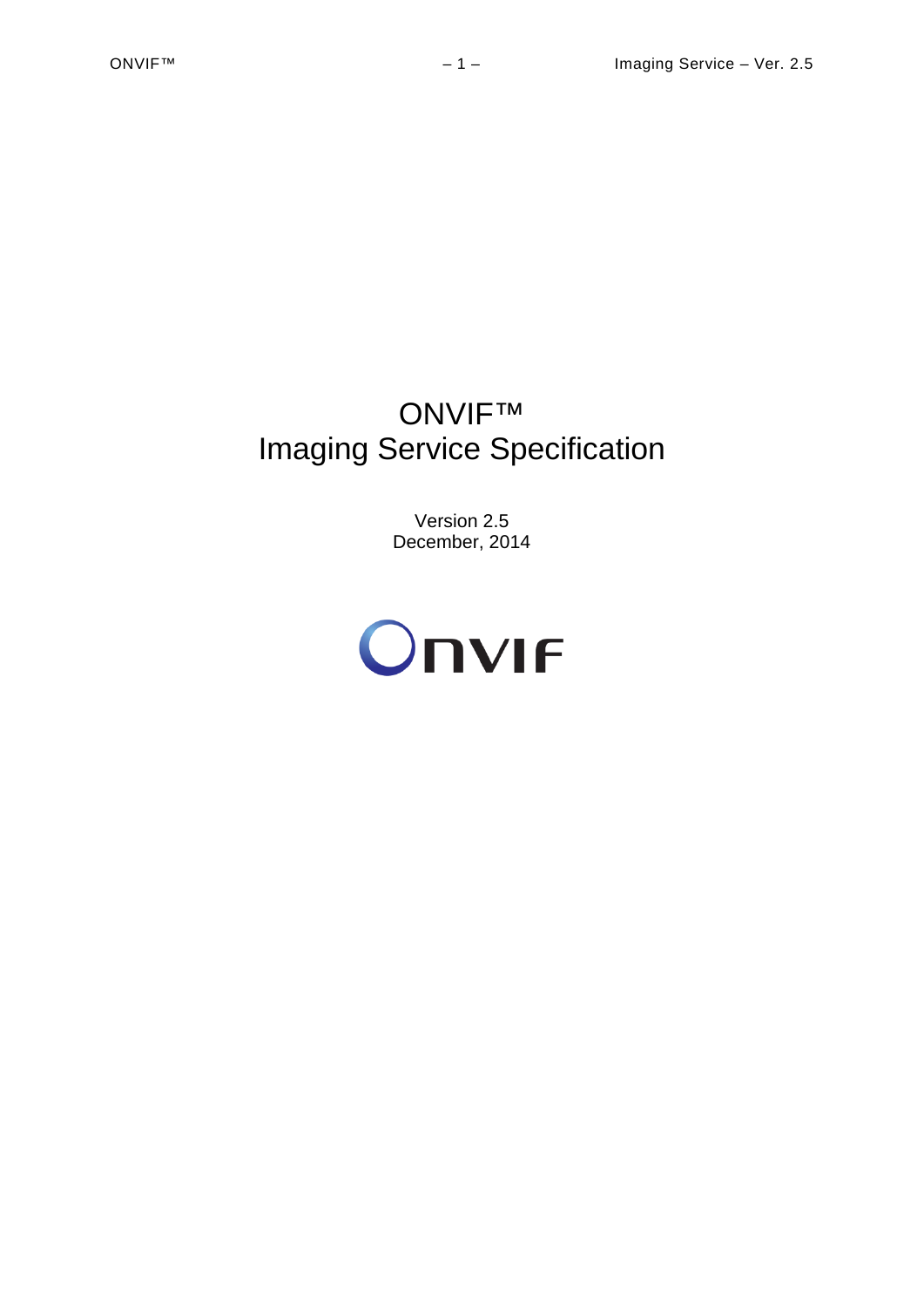2008-2014 by ONVIF: Open Network Video Interface Forum Inc.. All rights reserved. Recipients of this document may copy, distribute, publish, or display this document so long as this copyright notice, license and disclaimer are retained with all copies of the document. No license is granted to modify this document.

THIS DOCUMENT IS PROVIDED "AS IS," AND THE CORPORATION AND ITS MEMBERS AND THEIR AFFILIATES, MAKE NO REPRESENTATIONS OR WARRANTIES, EXPRESS OR IMPLIED, INCLUDING BUT NOT LIMITED TO, WARRANTIES OF MERCHANTABILITY, FITNESS FOR A PARTICULAR PURPOSE, NON-INFRINGEMENT, OR TITLE; THAT THE CONTENTS OF THIS DOCUMENT ARE SUITABLE FOR ANY PURPOSE; OR THAT THE IMPLEMENTATION OF SUCH CONTENTS WILL NOT INFRINGE ANY PATENTS, COPYRIGHTS, TRADEMARKS OR OTHER RIGHTS.

IN NO EVENT WILL THE CORPORATION OR ITS MEMBERS OR THEIR AFFILIATES BE LIABLE FOR ANY DIRECT, INDIRECT, SPECIAL, INCIDENTAL, PUNITIVE OR CONSEQUENTIAL DAMAGES, ARISING OUT OF OR RELATING TO ANY USE OR DISTRIBUTION OF THIS DOCUMENT, WHETHER OR NOT (1) THE CORPORATION, MEMBERS OR THEIR AFFILIATES HAVE BEEN ADVISED OF THE POSSIBILITY OF SUCH DAMAGES, OR (2) SUCH DAMAGES WERE REASONABLY FORESEEABLE, AND ARISING OUT OF OR RELATING TO ANY USE OR DISTRIBUTION OF THIS DOCUMENT. THE FOREGOING DISCLAIMER AND LIMITATION ON LIABILITY DO NOT APPLY TO, INVALIDATE, OR LIMIT REPRESENTATIONS AND WARRANTIES MADE BY THE MEMBERS AND THEIR RESPECTIVE AFFILIATES TO THE CORPORATION AND OTHER MEMBERS IN CERTAIN WRITTEN POLICIES OF THE CORPORATION.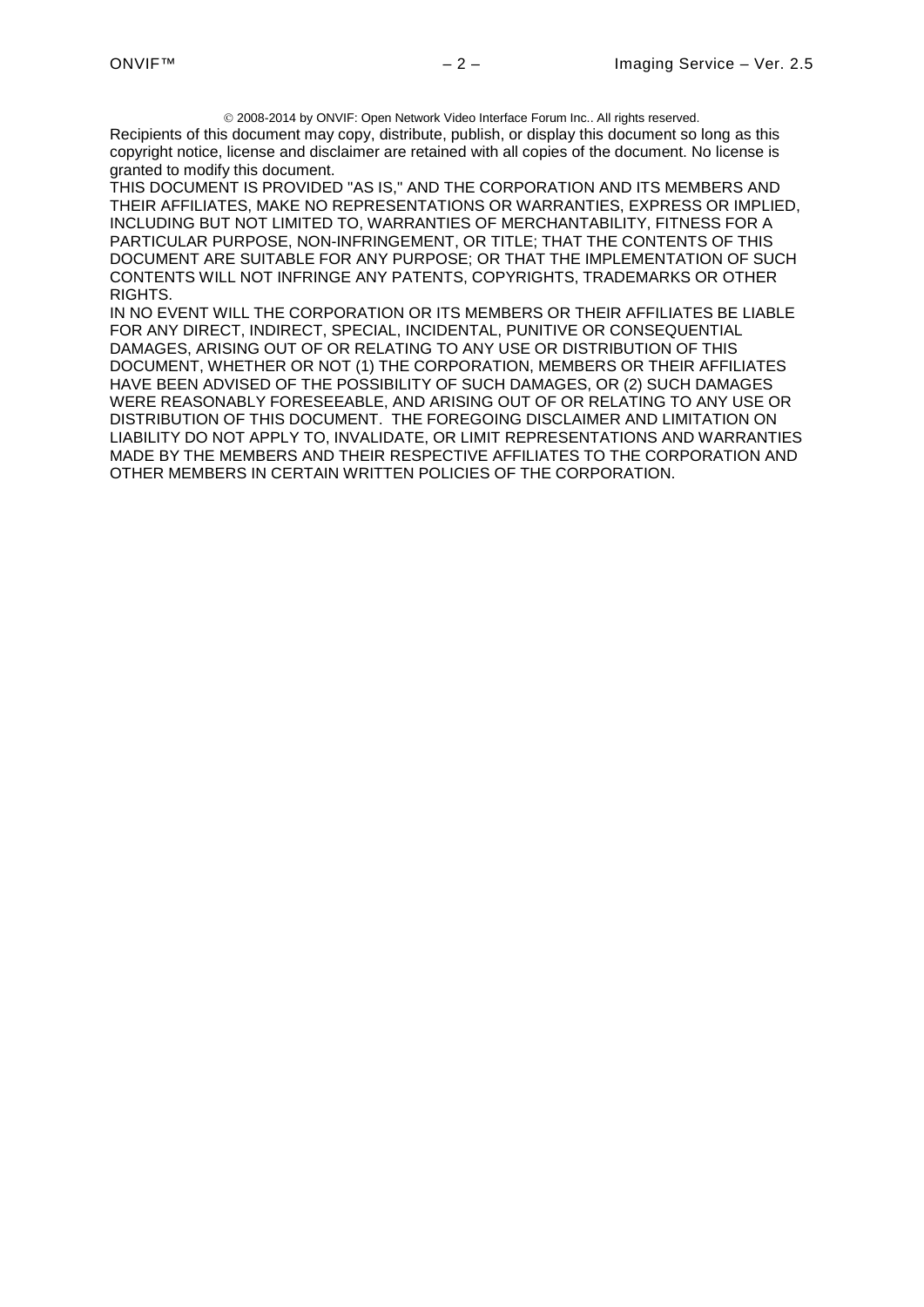# **CONTENTS**

| 1           | <b>Scope</b>   |                              | 5  |
|-------------|----------------|------------------------------|----|
| $\mathbf 2$ |                | <b>Normative references</b>  | 5  |
| 3           |                | <b>Terms and Definitions</b> | 5  |
|             | 3.1            |                              | 5  |
| 4           | Overview       |                              | 5  |
| 5           | <b>Service</b> |                              | 6  |
|             | 5.1            |                              |    |
|             | 5.1.1          |                              |    |
|             | 5.1.2          |                              |    |
|             | 5.1.3          |                              |    |
|             | 5.1.4          |                              |    |
|             | 5.1.5          |                              |    |
|             | 5.1.6          |                              |    |
|             | 5.1.7          |                              |    |
|             | 5.1.8          |                              |    |
|             |                |                              |    |
|             | 5.2            |                              |    |
|             | 5.2.1          |                              |    |
|             | 5.2.2          |                              |    |
|             | 5.2.3          |                              |    |
|             | 5.2.4          |                              |    |
|             | 5.2.5          |                              |    |
|             | 5.2.6          |                              |    |
|             | 5.2.7          |                              |    |
|             | 5.2.8          |                              |    |
|             | 5.2.9          |                              |    |
|             | 5.2.10         |                              |    |
|             | 5.2.11         |                              |    |
|             | 5.2.12         |                              |    |
|             | 5.2.13         |                              |    |
|             | 5.2.14         |                              |    |
|             | 5.2.15         |                              |    |
|             | 5.2.16         |                              |    |
|             | 5.2.17         |                              |    |
|             | 5.2.18         | FocusStatus20                | 20 |
|             | 5.2.19         |                              |    |
|             | 5.2.20         |                              |    |
|             | 5.2.21         |                              |    |
|             | 5.2.22         |                              |    |
|             | 5.2.23         |                              |    |
|             |                |                              |    |
|             | 5.2.24         |                              |    |
|             | 5.2.25         |                              |    |
|             | 5.2.26         |                              |    |
|             | 5.2.27         |                              |    |
|             | 5.2.28         |                              |    |
|             | 5.2.29         |                              |    |
|             | 5.2.30         |                              |    |
|             | 5.2.31         |                              |    |
|             | 5.2.32         |                              |    |
|             | 5.2.33         |                              |    |
|             | 5.2.34         |                              |    |
|             | 5.2.35         |                              |    |
|             | 5.2.36         |                              |    |
|             | 5.2.37         |                              |    |
|             | 5.2.38         |                              |    |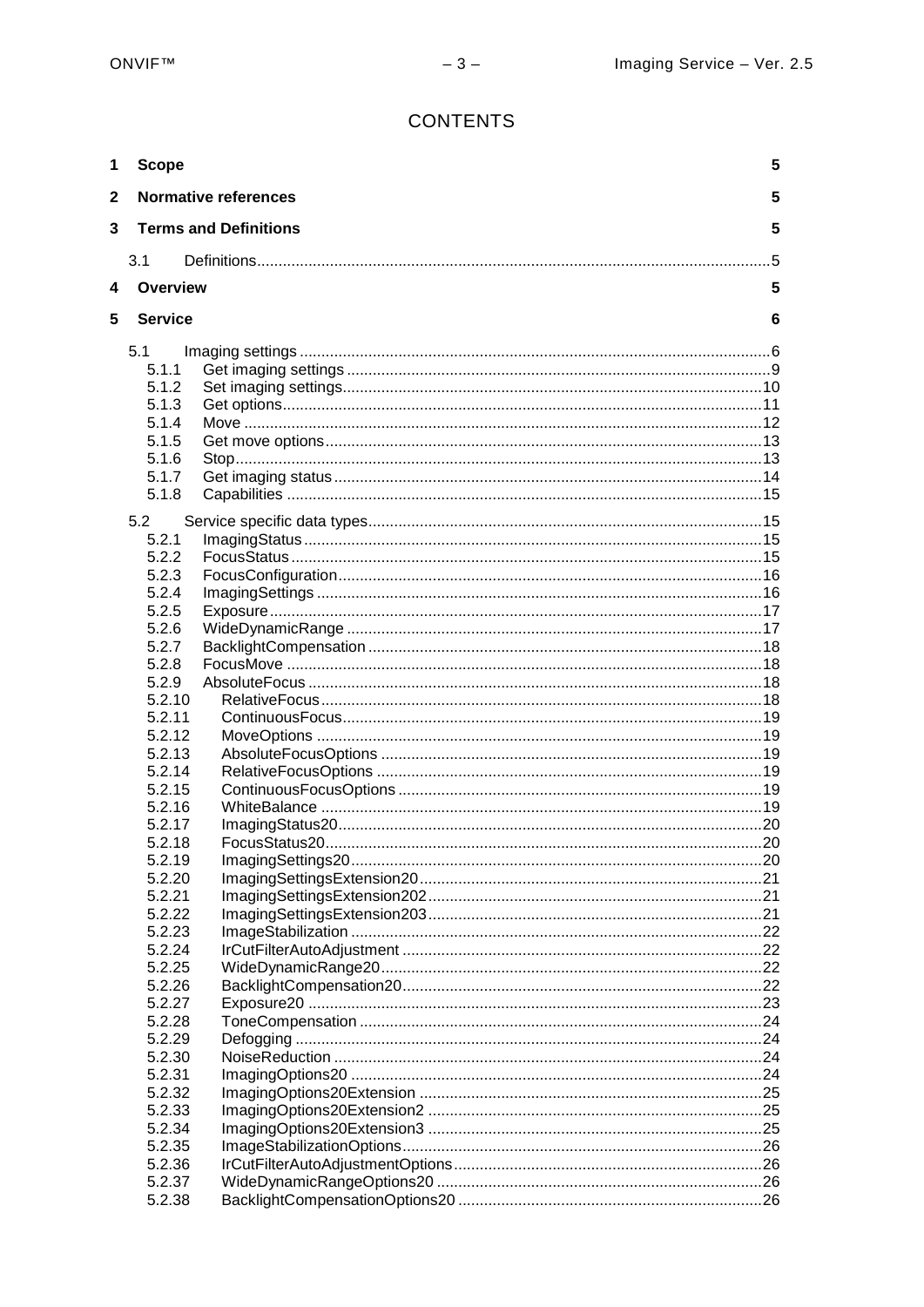| 5.2.39 |                                        |  |  |
|--------|----------------------------------------|--|--|
| 5.2.40 |                                        |  |  |
| 5.2.41 |                                        |  |  |
| 5.2.42 |                                        |  |  |
| 5.2.43 |                                        |  |  |
| 5.2.44 |                                        |  |  |
| 5.2.45 |                                        |  |  |
| 5.2.46 |                                        |  |  |
| 5.2.47 |                                        |  |  |
| 5.2.48 |                                        |  |  |
| 5.2.49 |                                        |  |  |
| 5.3    |                                        |  |  |
| 5.3.1  |                                        |  |  |
| 5.3.2  |                                        |  |  |
| 5.4    |                                        |  |  |
|        | <b>Annex A. Revision History</b><br>34 |  |  |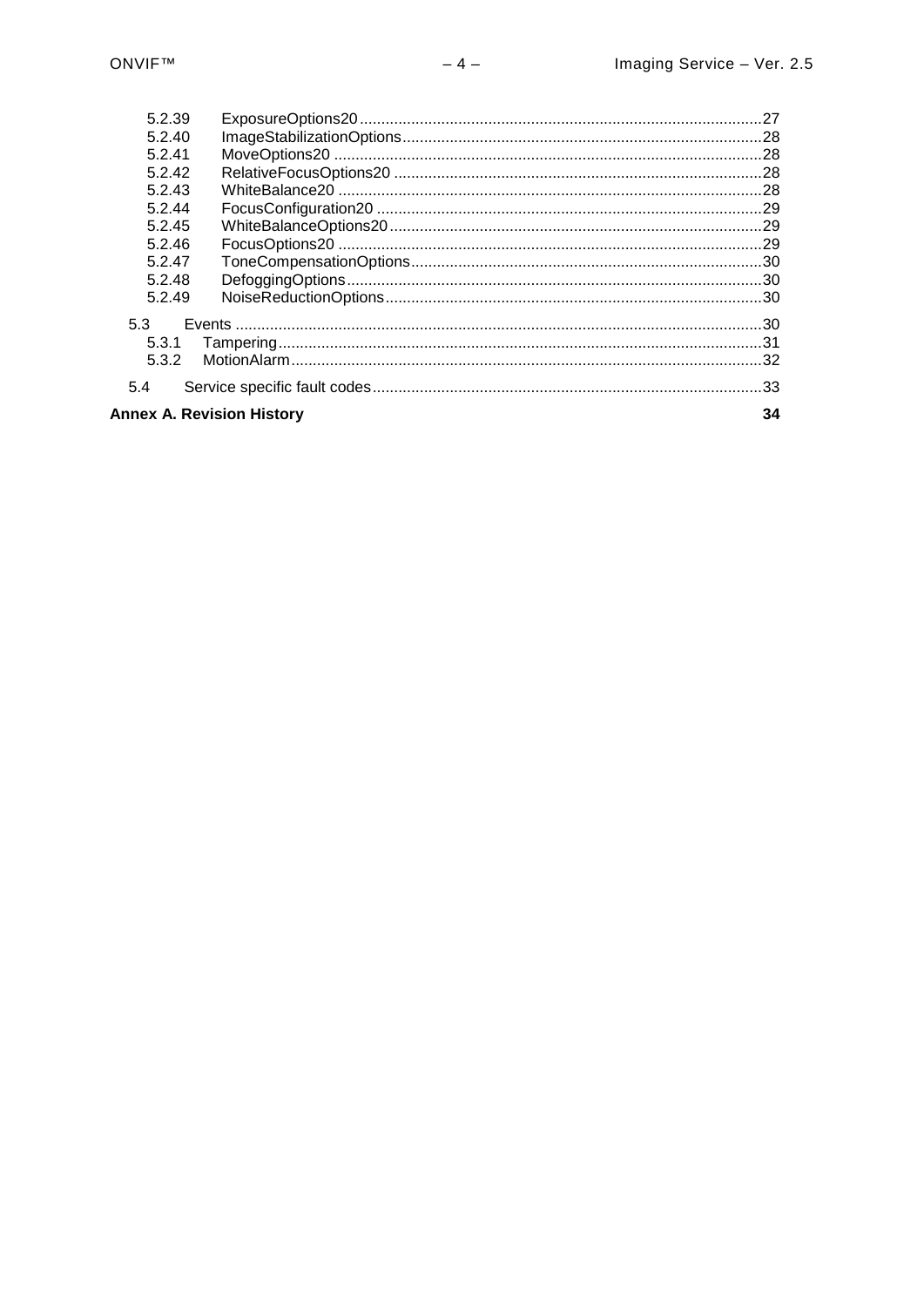## <span id="page-4-0"></span>**1 Scope**

## <span id="page-4-1"></span>**2 Normative references**

ONVIF Core Specification

[<http://www.onvif.org/onvif/specs/core/ONVIF-Core-Specification-v220.pdf>](http://www.onvif.org/onvif/specs/core/ONVIF-Core-Specification-v220.pdf)

## <span id="page-4-2"></span>**3 Terms and Definitions**

<span id="page-4-3"></span>

| <b>3.1 Definitions</b>     |                                                                                                            |
|----------------------------|------------------------------------------------------------------------------------------------------------|
| Digital PTZ                | Function that diminishes or crops an image to adjust the image position and ratio.                         |
| <b>Imaging Service</b>     | Services for exposure time, gain and white balance parameters among others.                                |
| Input/Output (I/O)         | Currently relay ports and Video/Audio Inputs/Outputs are handled.                                          |
| <b>Optical Zoom</b>        | Changes the focal length (angle of view) for the device by moving the zoom lens in the<br>camera's optics. |
| <b>Image Stabilization</b> | Functionality used to avoid blurring of images due to movement of the device or its<br>objects.            |
| <b>Tone Compensation</b>   | Functionality used to make the image with dark or bright areas to be more visible.                         |
| <b>Defogging</b>           | Functionality used to make the image more detailed in presence of fog.                                     |

## <span id="page-4-4"></span>**4 Overview**

The imaging service provides configuration and control data for imaging specific properties. WSDL is part of the framework and provided in the Imaging WSDL file.

The service includes the following operations:

- Get and set imaging configurations (exposure time, gain and white balance, for example).
- Get imaging configuration options (valid ranges for imaging parameters).
- Move focus lens.
- Stop ongoing focus movement.
- Get current position and move status for focus.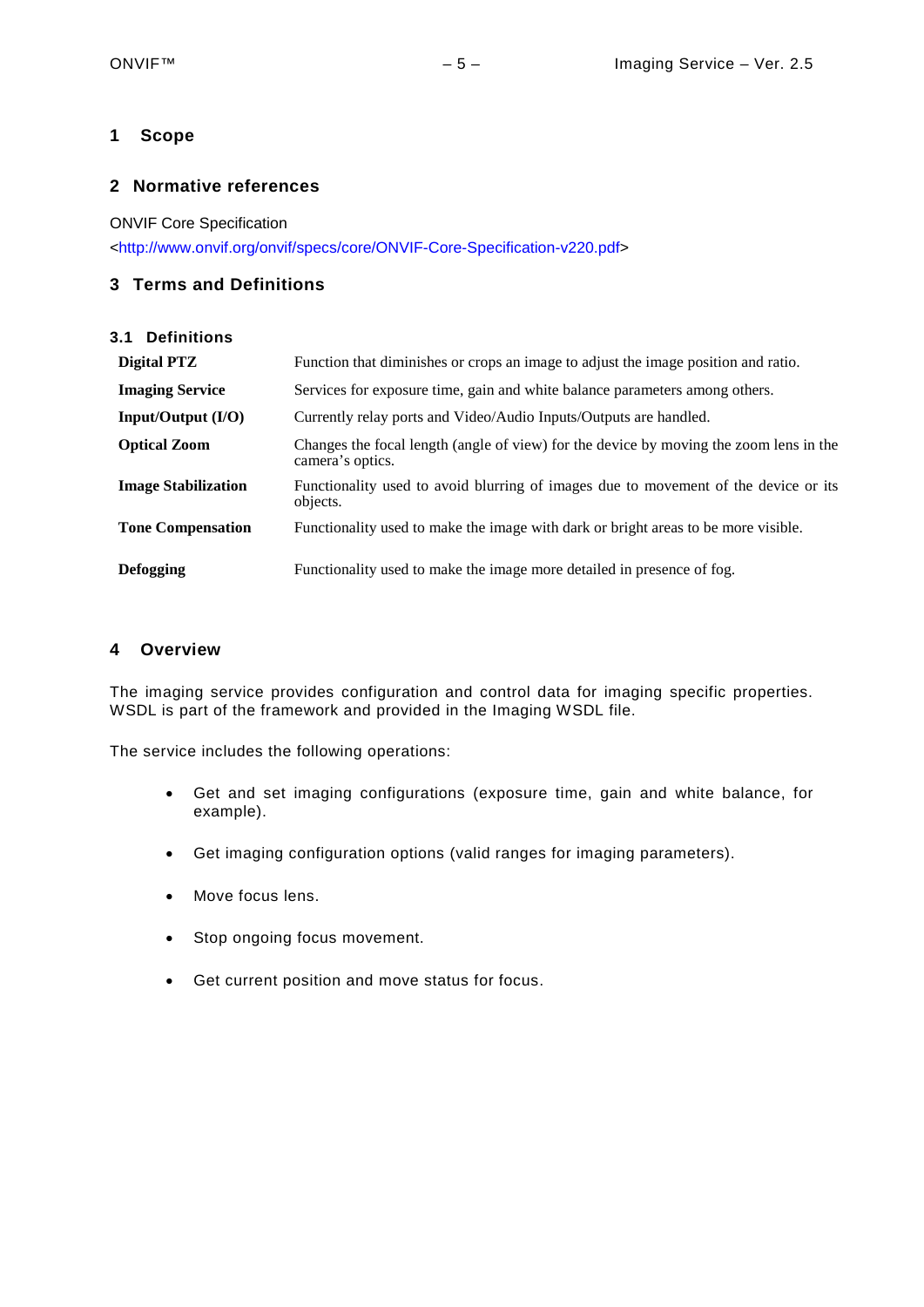WSDL for this service is specified in [http://www.onvif.org/ver20/imaging/wsdl/imaging.wsdl.](http://www.onvif.org/ver20/imaging/wsdl/imaging.wsdl)

| <b>Prefix</b> | <b>Namespace URI</b>                    |  |
|---------------|-----------------------------------------|--|
| env           | http://www.w3.org/2003/05/soap-envelope |  |
| ter           | http://www.onvif.org/ver10/error        |  |
| XS            | http://www.w3.org/2001/XMLSchema        |  |
| tt            | http://www.onvif.org/ver10/schema       |  |
| timg          | http://www.onvif.org/ver20/imaging/wsdl |  |
| tns1          | http://www.onvif.org/ver10/topics       |  |

**Table 1: Referenced namespaces (with prefix)**

## <span id="page-5-0"></span>**5 Service**

The imaging service provides operations used to control and configure imaging properties on a device. A device that has one or more video sources should support the imaging service as defined in [ONVIF Imaging WSDL]. The imaging settings are part of the VideoSource entity. This means that imaging parameters directly affect a specific video source.

## <span id="page-5-1"></span>**5.1 Imaging settings**

The imaging service provides operations to get or set imaging parameters and the valid ranges for those parameters. Some parameters have no effect if a specific mode is not set. Some of the parameters included in the settings require a specific imaging capability that can be requested through the GetOptions command. The following settings are available through the imaging service operations:

**BacklightCompensation:** Enables/disables BLC mode (on/off)

- On
	- o Optional level parameter (unspecified unit).
- Off

**Brightness:** Adjusts the image brightness (unspecified unit).

**ColorSaturation:** Adjusts the color saturation in the image (unspecified unit).

**Sharpness:** Adjusts the sharpness in the image (unspecified unit).

**Contrast:** Adjusts the image contrast (unspecified unit).

## **Exposure:**

- Auto Enables the exposure algorithm on the device:
	- o Priority Sets the exposure priority mode (low noise/framerate).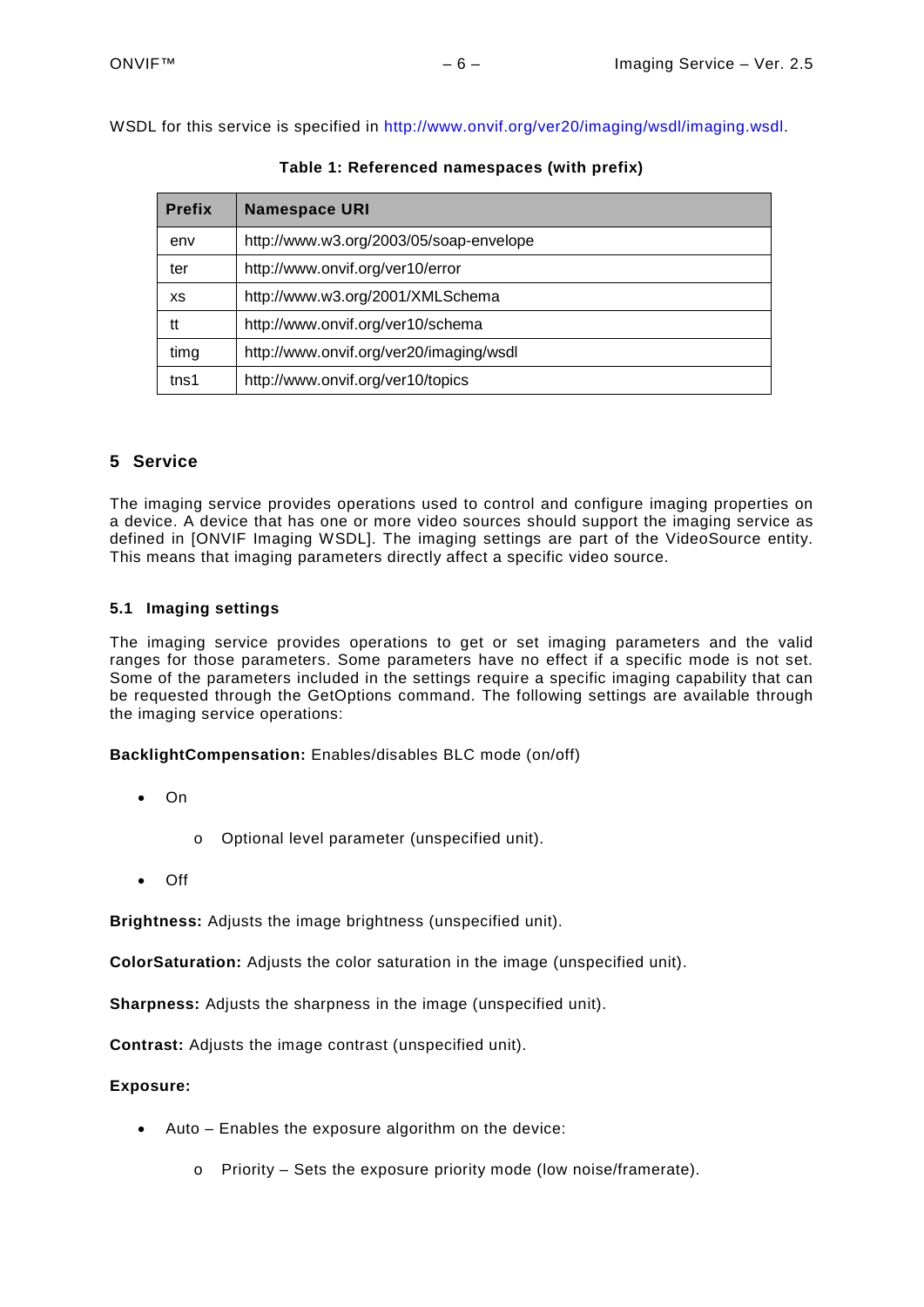- o Window Rectangular exposure mask.
- o Min/MaxExposureTime Exposure time range allowed to be used by the algorithm.
- o Min/MaxGain The sensor gain range that is allowed to be used by the algorithm.
- o Min/MaxIris The iris range allowed to be used by the algorithm.
- Manual Disables the exposure algorithm on the device:
	- $\circ$  ExposureTime The fixed exposure time used by the image sensor ( $\mu$ s).
	- $\circ$  Gain The fixed gain used by the image sensor (dB).
	- $\circ$  Iris The fixed attenuation of input light affected by the iris (dB). 0dB maps to a fully opened iris.

## **Focus:**

- Auto (parameters that apply to automatic mode only):
	- o Near/FarLimit Limits for focus lens (m).
- Manual (parameters that apply to manual mode only):
	- $\circ$  Default speed The default speed for focus move operation (when the speed parameter not is present). Manual control is done through the move command, see Section [5.1.4.](#page-11-0)

**Ir cut filter:** Toggles the Ir cut filter state between on, off and auto. The auto state lets the exposure algorithm handle when the Ir cut filter should be turned on or off.

- On: Enable Ir cut fiter. Typically Day mode.
- Off: Disable Ir cut filter. Typically Night mode.
- Auto: Ir cut filter is automatically activated by the device.

**IrCutFilterAutoAdjustment:** Optional parameters applied to only auto mode to adjust timing of toggling Ir cut filter

- BoundaryType Specifies which boundaries to automatically toggle Ir cut filter following parameters are applied to:
	- o Common: Applied to both boundaries automatically toggling Ir cut filter on and off
	- o ToOn/ToOff: Applied individually to one of the boundaries automatically toggling Ir cut filter to on/off
- BoundaryOffset Adjusts boundary exposure level for toggling Ir cut filter to on/off specified with unitless normalized value from +1.0 to -1.0. Zero is default and -1.0 is the darkest adjustment (Unitless).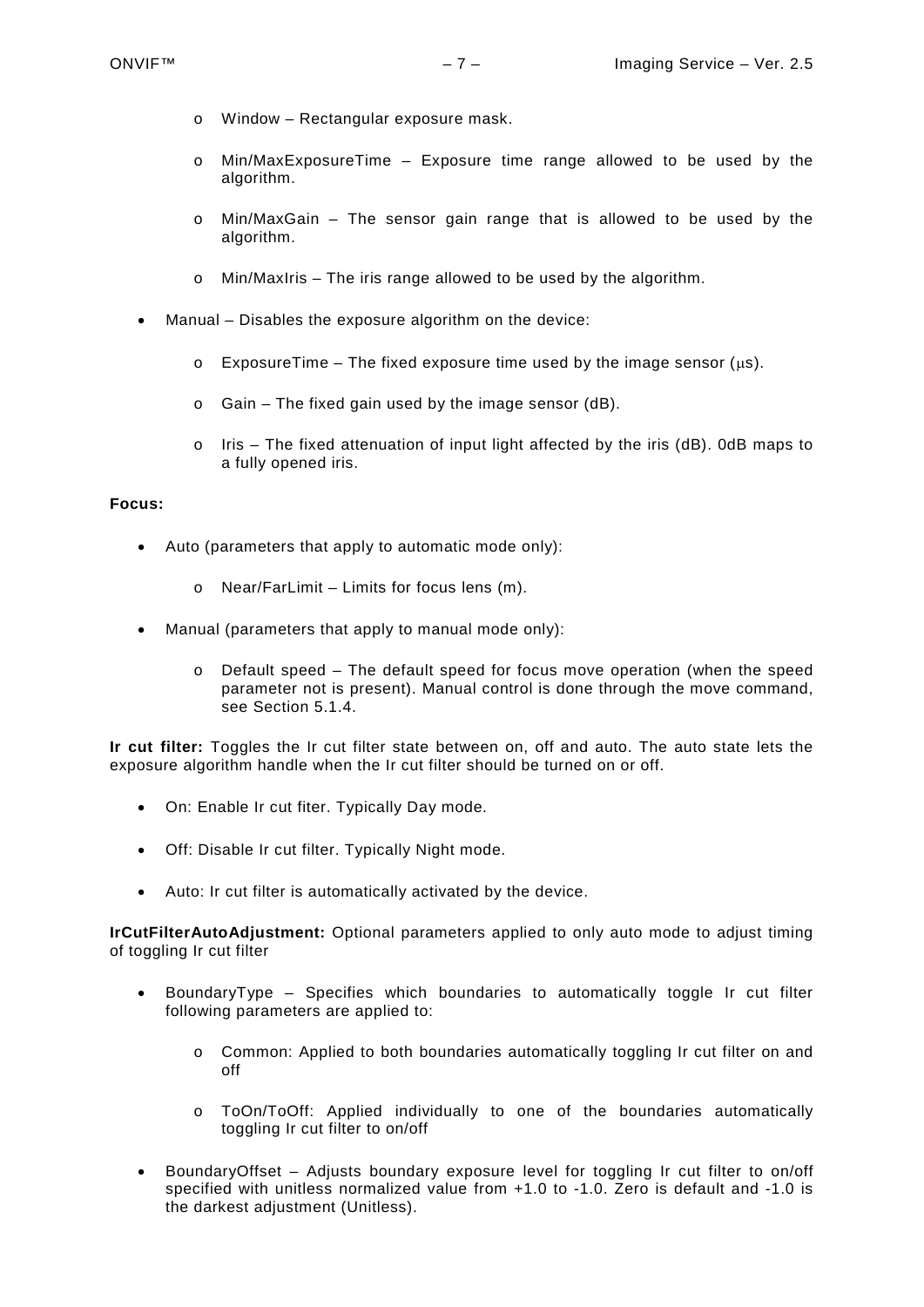• ResponseTime – Delay time of toggling Ir cut filter to on/off after crossing of the boundary exposure levels

## **Whitebalance:**

- Auto whitebalancing mode (auto/manual).
- Manual (parameters that apply to manual mode only):
	- o Rgain (unitless).
	- o Bgain (unitless).

**WideDynamicRange:** Whide dynamic range (on/off):

- On
- o Optional level parameter (unitless).
- Off

**Image Stabilization**: Enables/disables Image Stabilization feature (on/off/auto):

- On: Enable Image Stabilization feature.
	- o Optional level parameter (unspecified unit).
- Off: Disable Image Stabilization feature
- Auto: Image Stabilization feature is automatically activated by the device

**ToneCompensation:** Enables/disables Tone Compensation mode.

- On: Enable Tone Compensation feature.
	- o Optional level parameter Optional level parameter to adjust level of compensation specified with normalized value from 0.0 to +1.0 (Unitless).
- Off: Disable Tone Compensation feature.
- Auto: Enable Tone Compansation feature with adjusting level automatically.

**Defogging:** Enables/disables Defogging function.

- On: Enable Defogging feature.
	- o Optional level parameter Optional level parameter to adjust level of compensation specified with normalized value from 0.0 to +1.0 (Unitless).
- Off: Disable Defogging feature.
- Auto: Enable Defogging feature with adjusting level automatically.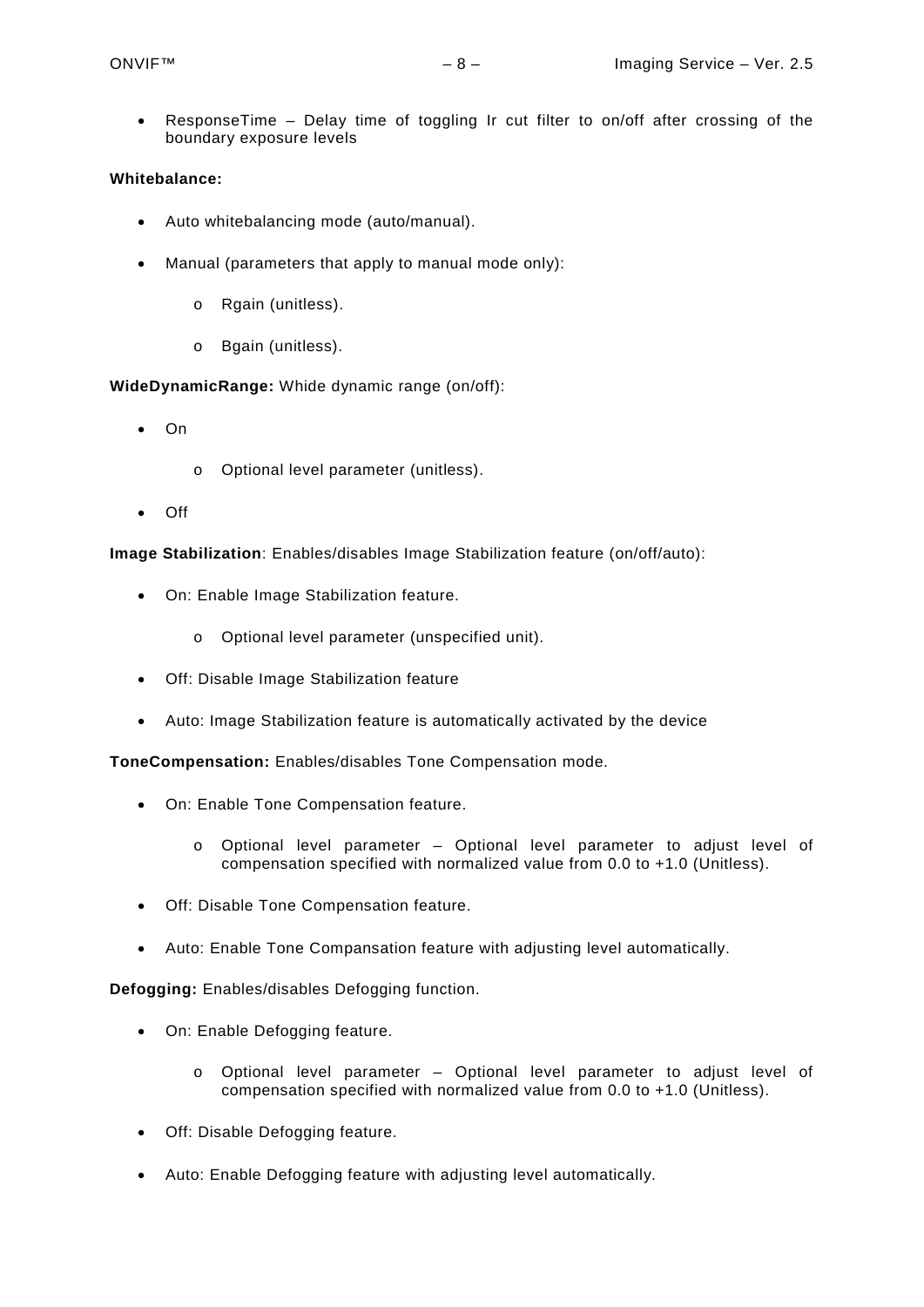**Noise Reduction:** Adjusts the noise reduction level in the image with normalized value from 0.0 to +1.0 (Unitless). Level=0 means no noise reduction or minimal noise reduction.

The available imaging settings can be retrieved through the GetVideoSources command part of the media service, as specified in the ONVIF Media Service Specification. The imaging settings are part of the video source.

## <span id="page-8-0"></span>**5.1.1 Get imaging settings**

This operation requests the imaging setting for a video source on the device. A device implementing the imaging service shall support this command.

If the Video Source supports any of the imaging settings as defined by the ImagingSettings type in the [ONVIF Schema], then it should be possible to retrieve the imaging settings from the device through the GetImagingSettings command.

The imaging settings parameters are described in Section [5.1.](#page-5-1)

## **GetImagingSettings** Access Class: READ\_MEDIA **Message name Description** GetImagingSettingsRequest *This message contains a reference to the VideoSource for which the ImagingSettings should be requested.* tt:ReferenceToken **VideoSourceToken**[1][1] GetImagingSettingsResponse *This message contains the ImagingSettings for the VideoSource that was requested* tt:ImagingSettings20**ImagingSettings**[1][1] **Fault codes Description** env:Sender ter:InvalidArgVal ter:NoSource *The requested VideoSource does not exist.*  env:Receiver ter:ActionNotSupported ter:NoImagingForSource *The requested VideoSource does not support imaging settings.*

#### **Table 2: GetImagingSettings command**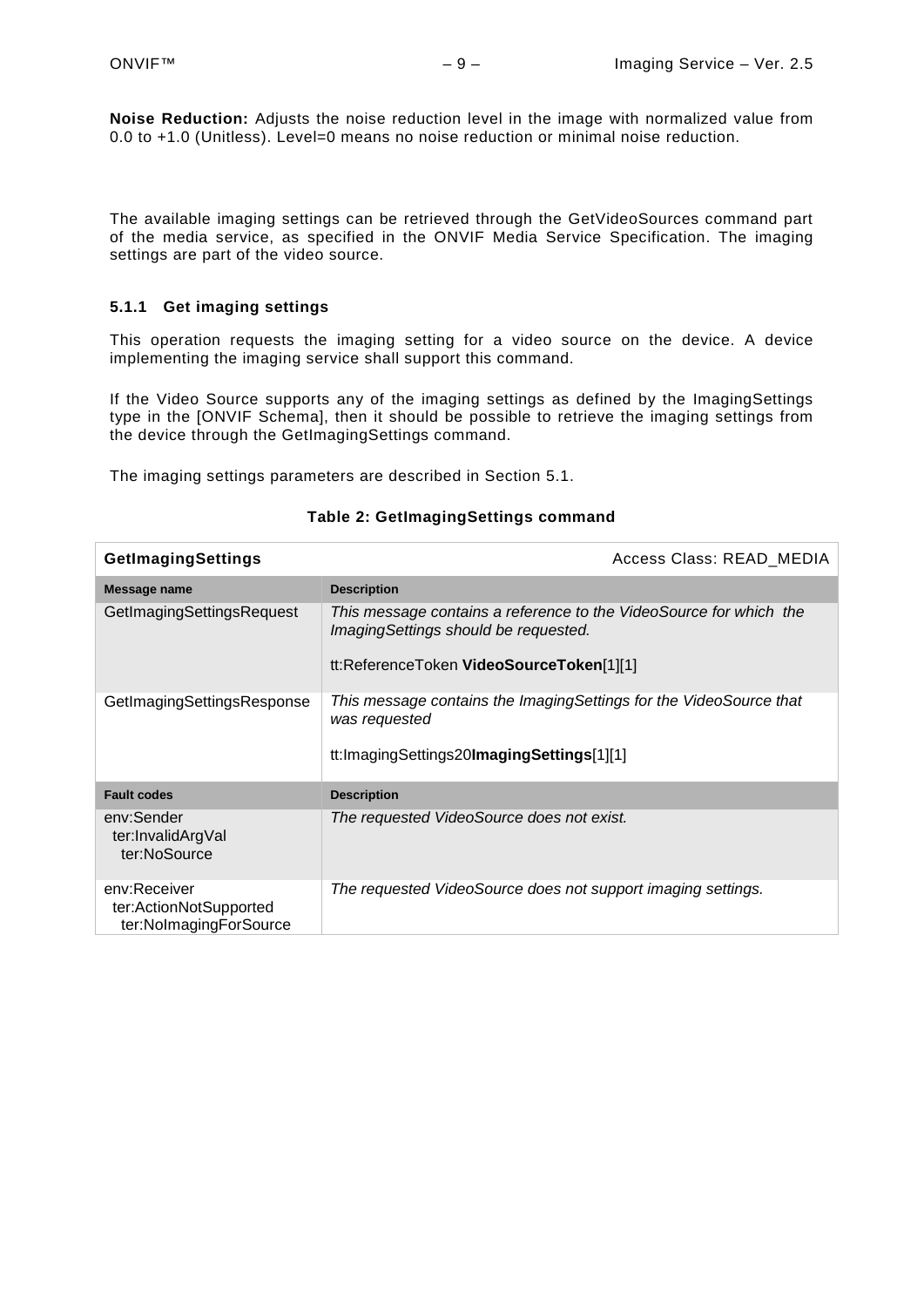## <span id="page-9-0"></span>**5.1.2 Set imaging settings**

This operation sets the imaging settings for a video source on a device. A device implementing the imaging service shall support this command.

If the device supports any of the imaging settings as defined by the ImagingSettings type in [ONVIF Schema], then the it should be possible to configure these parameters in the device through the SetImagingSettings command.

The possible configurable imaging settings parameters are described in Section [5.1.](#page-5-1) Settings options are obtained through the command defined in Section [5.1.3](#page-10-0)

| <b>SetImagingSettings</b>                                        | <b>Access Class: ACTUATE</b>                                                                                                                                                                                                                                                                                                                                                                                                                                     |
|------------------------------------------------------------------|------------------------------------------------------------------------------------------------------------------------------------------------------------------------------------------------------------------------------------------------------------------------------------------------------------------------------------------------------------------------------------------------------------------------------------------------------------------|
| Message name                                                     | <b>Description</b>                                                                                                                                                                                                                                                                                                                                                                                                                                               |
| SetImagingSettingsRequest                                        | This message contains a reference to the VideoSource and<br>ImagingSettings that should be set.<br>The <b>ForcePersistence</b> element determines if the configuration changes<br>shall be stored and remain after reboot. If true, changes shall be<br>persistent. If false, changes MAY revert to previous values after reboot.<br>tt:ReferenceToken VideoSourceToken[1][1]<br>tt:ImagingSettings20ImagingSettings[1][1]<br>xs:boolean ForcePersistence [0][1] |
| SetImagingSettingsResponse                                       | This message contains no response.                                                                                                                                                                                                                                                                                                                                                                                                                               |
| <b>Fault codes</b>                                               | <b>Description</b>                                                                                                                                                                                                                                                                                                                                                                                                                                               |
| env:Sender<br>ter:InvalidArgVal<br>ter:NoSource                  | The requested VideoSource does not exist.                                                                                                                                                                                                                                                                                                                                                                                                                        |
| env:Receiver<br>ter:ActionNotSupported<br>ter:NolmagingForSource | The requested VideoSource does not support imaging settings.                                                                                                                                                                                                                                                                                                                                                                                                     |
| env:Sender<br>ter:InvalidArgVal<br>ter:SettingsInvalid           | The requested settings are incorrect.                                                                                                                                                                                                                                                                                                                                                                                                                            |

## **Table 3: SetImagingSettings command**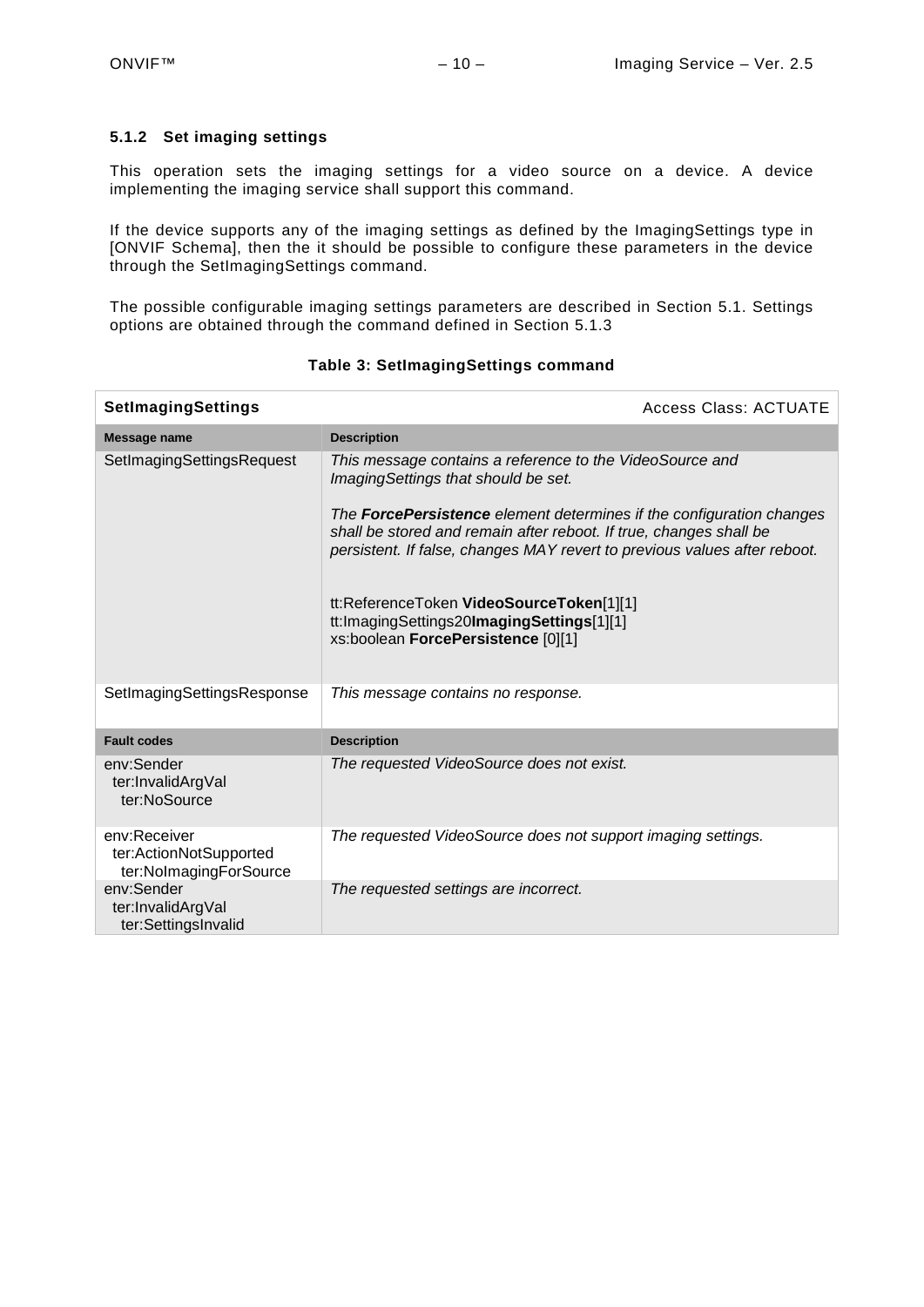## <span id="page-10-0"></span>**5.1.3 Get options**

This operation gets the valid ranges for the imaging parameters that have device specific ranges. A device implementing the imaging service shall support this command. The command shall return all supported parameters and their ranges such that these can be applied to the SetImagingSettings command.

For read-only parameters which cannot be modified via the SetImagingSettings command only a single option or identical Min and Max values shall be provided.

## **Table 4:GetOptions command**

| <b>GetOptions</b>                                                | Access Class: READ MEDIA                                                                                                                                  |
|------------------------------------------------------------------|-----------------------------------------------------------------------------------------------------------------------------------------------------------|
| <b>Message name</b>                                              | <b>Description</b>                                                                                                                                        |
| <b>GetOptionsRequest</b>                                         | Reference to the VideoSource for which the imaging parameter options<br>are requested.<br>tt:ReferenceToken VideoSourceToken[1][1]                        |
| <b>GetOptionsResponse</b>                                        | This message contains the valid ranges for the imaging parameters that<br>are categorized as device specific.<br>tt:ImagingOptions20 ImagingOptions[1][1] |
| <b>Fault codes</b>                                               | <b>Description</b>                                                                                                                                        |
| env:Sender<br>ter:InvalidArgVal<br>ter:NoSource                  | The requested VideoSource does not exist.                                                                                                                 |
| env:Receiver<br>ter:ActionNotSupported<br>ter:NolmagingForSource | The requested VideoSource does not support imaging settings.                                                                                              |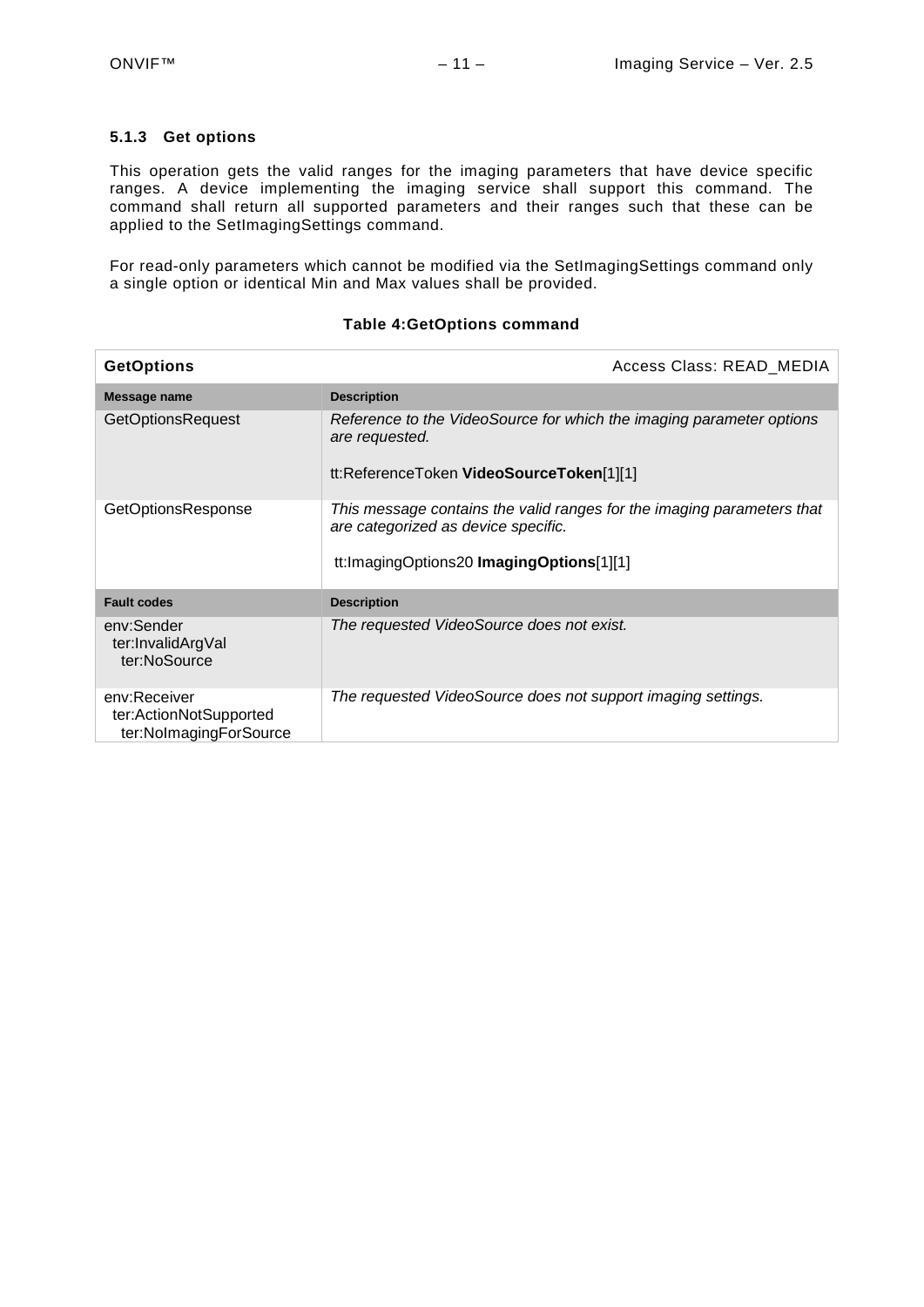#### <span id="page-11-0"></span>**5.1.4 Move**

The Move command moves the focus lens in an absolute, a relative or in a continuous manner from its current position. The speed argument is optional for absolute and relative control, but required for continuous. If no speed argument is used, the default speed is used. Focus adjustments through this operation will turn off the autofocus. A device with support for remote focus control should support absolute, relative or continuous control through the Move operation. The supported MoveOpions are signalled via the GetMoveOptions command.

At least one focus control capability is required for this operation to be functional.

The move operation contains the following commands:

**Absolute** – Requires position parameter and optionally takes a speed argument. A unitless type is used by default for focus positioning and speed. Optionally, if supported, the position may be requested in  $m^{-1}$  units.

**Relative** – Requires distance parameter and optionally takes a speed argument. Negative distance means negative direction.

**Continuous** – Requires a speed argument. Negative speed argument means negative direction.

| Move                                                             | <b>Access Class: ACTUATE</b>                                                                                                                   |
|------------------------------------------------------------------|------------------------------------------------------------------------------------------------------------------------------------------------|
| Message name                                                     | <b>Description</b>                                                                                                                             |
| MoveRequest                                                      | Reference to the VideoSource for the requested move (focus) operation.<br>tt:ReferenceToken VideoSourceToken[1][1]<br>tt:FocusMove Focus[1][1] |
| MoveResponse                                                     | This message is empty                                                                                                                          |
| <b>Fault codes</b>                                               | <b>Description</b>                                                                                                                             |
| env:Sender<br>ter:InvalidArgVal<br>ter:NoSource                  | The requested VideoSource does not exist.                                                                                                      |
| env:Receiver<br>ter:ActionNotSupported<br>ter:NolmagingForSource | The requested VideoSource does not support imaging settings.                                                                                   |

#### **Table 5: Move (focus) command**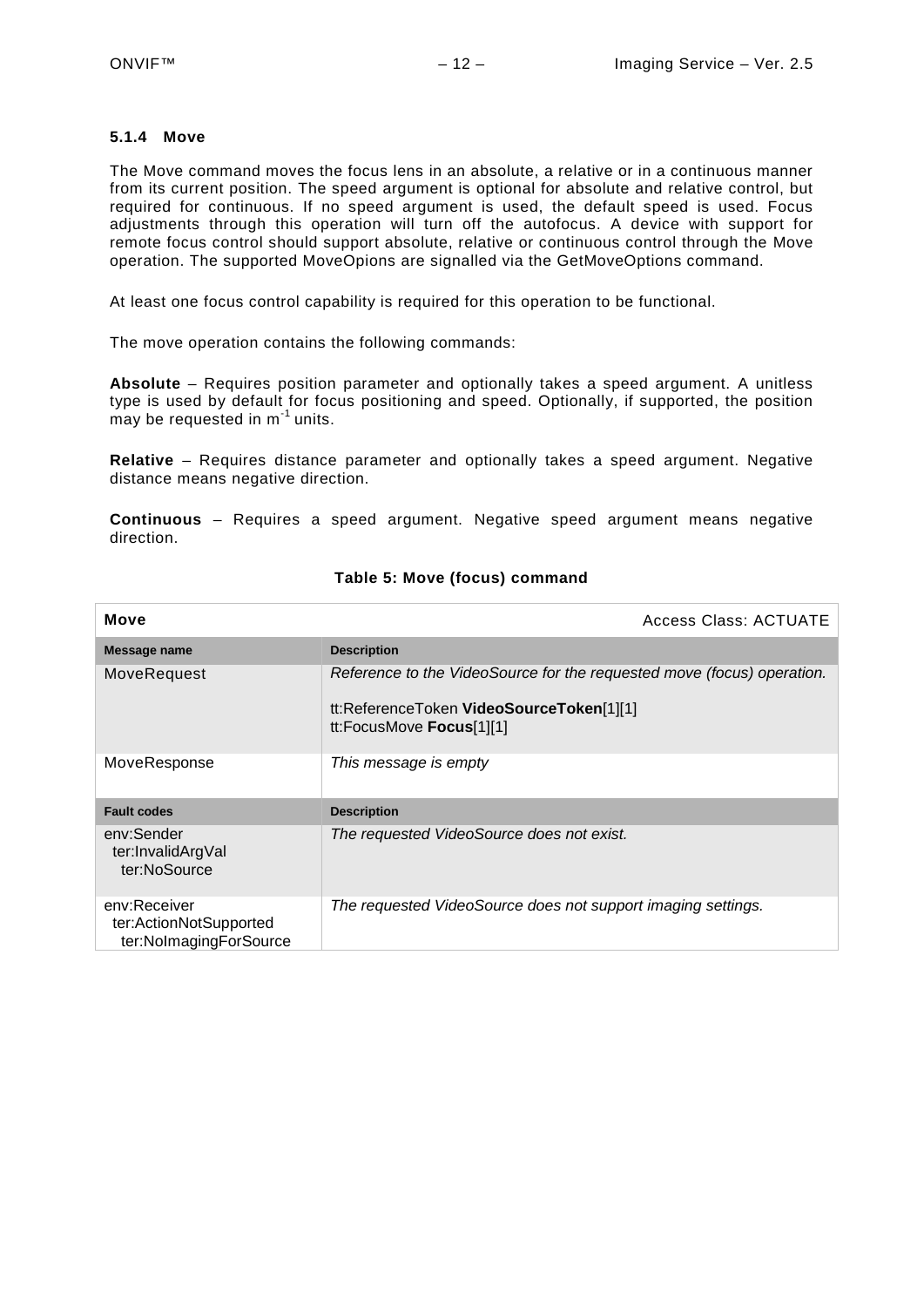## <span id="page-12-0"></span>**5.1.5 Get move options**

The GetMoveOptions command retrieves the focus lens move options to be used in the move command as defined in Section [5.1.4.](#page-11-0) A device that supports the imaging service shall support the GetMoveOptions command. The response to the command shall include all supported Move Operations. If focus move is not supported at all, the reponse shall be empty.

## **Table 6: GetMoveOptions (focus) command**

| <b>GetMoveOptions</b>                                            | Access Class: READ_MEDIA                                                |
|------------------------------------------------------------------|-------------------------------------------------------------------------|
| Message name                                                     | <b>Description</b>                                                      |
| <b>GetMoveOptionsRequest</b>                                     | Reference to the VideoSource for the requested move options.            |
|                                                                  | tt:ReferenceToken VideoSourceToken[1][1]                                |
| GetMoveOptionsResponse                                           | This message contains the valid ranges for the focus lens move options. |
|                                                                  | tt:MoveOptions20 MoveOptions[1][1]                                      |
| <b>Fault codes</b>                                               | <b>Description</b>                                                      |
| env:Sender<br>ter:InvalidArgVal<br>ter:NoSource                  | The requested VideoSource does not exist.                               |
| env:Receiver<br>ter:ActionNotSupported<br>ter:NolmagingForSource | The requested VideoSource does not support imaging settings.            |

## <span id="page-12-1"></span>**5.1.6 Stop**

The Stop command stops all ongoing focus movements of the lense. A device with support for remote focus control as signalled via the GetMoveOptions should support this command. The operation will not affect ongoing autofocus operation.

## **Table 7: Stop (focus) command**

| <b>Stop</b>                                                      | <b>Access Class: ACTUATE</b>                                                                                            |
|------------------------------------------------------------------|-------------------------------------------------------------------------------------------------------------------------|
| Message name                                                     | <b>Description</b>                                                                                                      |
| <b>StopRequest</b>                                               | Reference to the VideoSource where the focus movement should be<br>stopped.<br>tt:ReferenceToken VideoSourceToken[1][1] |
| StopResponse                                                     | This message is empty                                                                                                   |
| <b>Fault codes</b>                                               | <b>Description</b>                                                                                                      |
| env:Sender<br>ter:InvalidArgVal<br>ter:NoSource                  | The requested VideoSource does not exist.                                                                               |
| env:Receiver<br>ter:ActionNotSupported<br>ter:NolmagingForSource | The requested VideoSource does not support imaging settings.                                                            |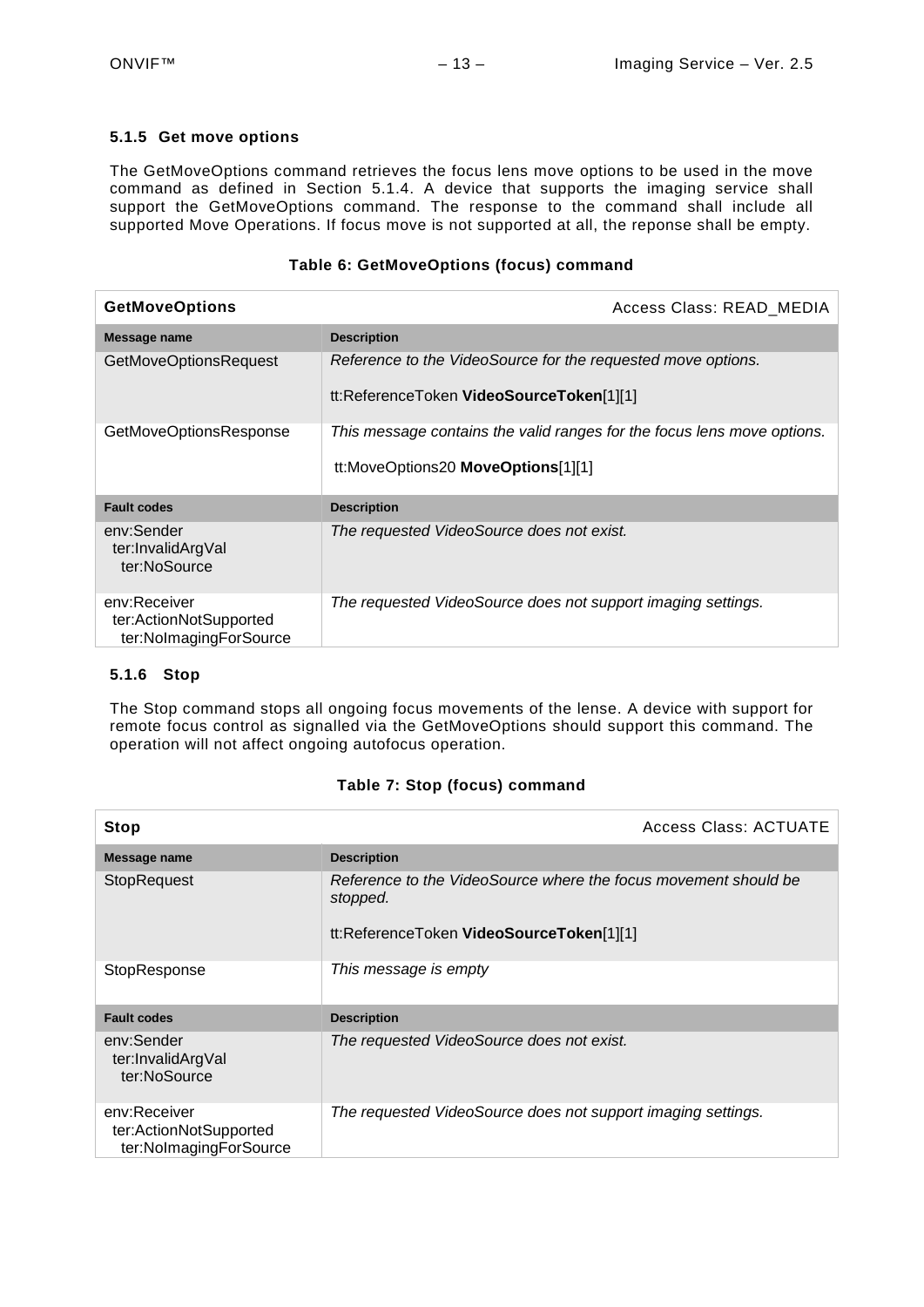## <span id="page-13-0"></span>**5.1.7 Get imaging status**

The GetStatus command requested the current imaging status from the device. A device with support for remote focus control as signalled via the GetMoveOptions shall support this command.

The imaging status contains:

- Focus position, move status and error information.
	- o The focus position is represented in a unitless type.
	- o Move status may be in a MOVING, IDLE or UNKNOWN state.
	- o Error information provided as a string, for example a positioning error indicated by the hardware.

| <b>GetStatus</b>                                                 | Access Class: READ MEDIA                                                                                                                            |
|------------------------------------------------------------------|-----------------------------------------------------------------------------------------------------------------------------------------------------|
| Message name                                                     | <b>Description</b>                                                                                                                                  |
| <b>GetStatusRequest</b>                                          | This message contains a reference to the VideoSource where the<br>imaging status should be requested.<br>tt:VideoSourceToken VideoSourceToken[1][1] |
| GetStatusResponse                                                | This message contains the requested imaging status.<br>tt:ImagingStatus20 ImagingStatus[1][1]                                                       |
| <b>Fault codes</b>                                               | <b>Description</b>                                                                                                                                  |
| env:Sender<br>ter:InvalidArgVal<br>ter:NoSource                  | The requested VideoSource does not exist.                                                                                                           |
| env:Receiver<br>ter:ActionNotSupported<br>ter:NolmagingForSource | The requested VideoSource does not support imaging settings.                                                                                        |

## **Table 8: GetStatus (focus) command**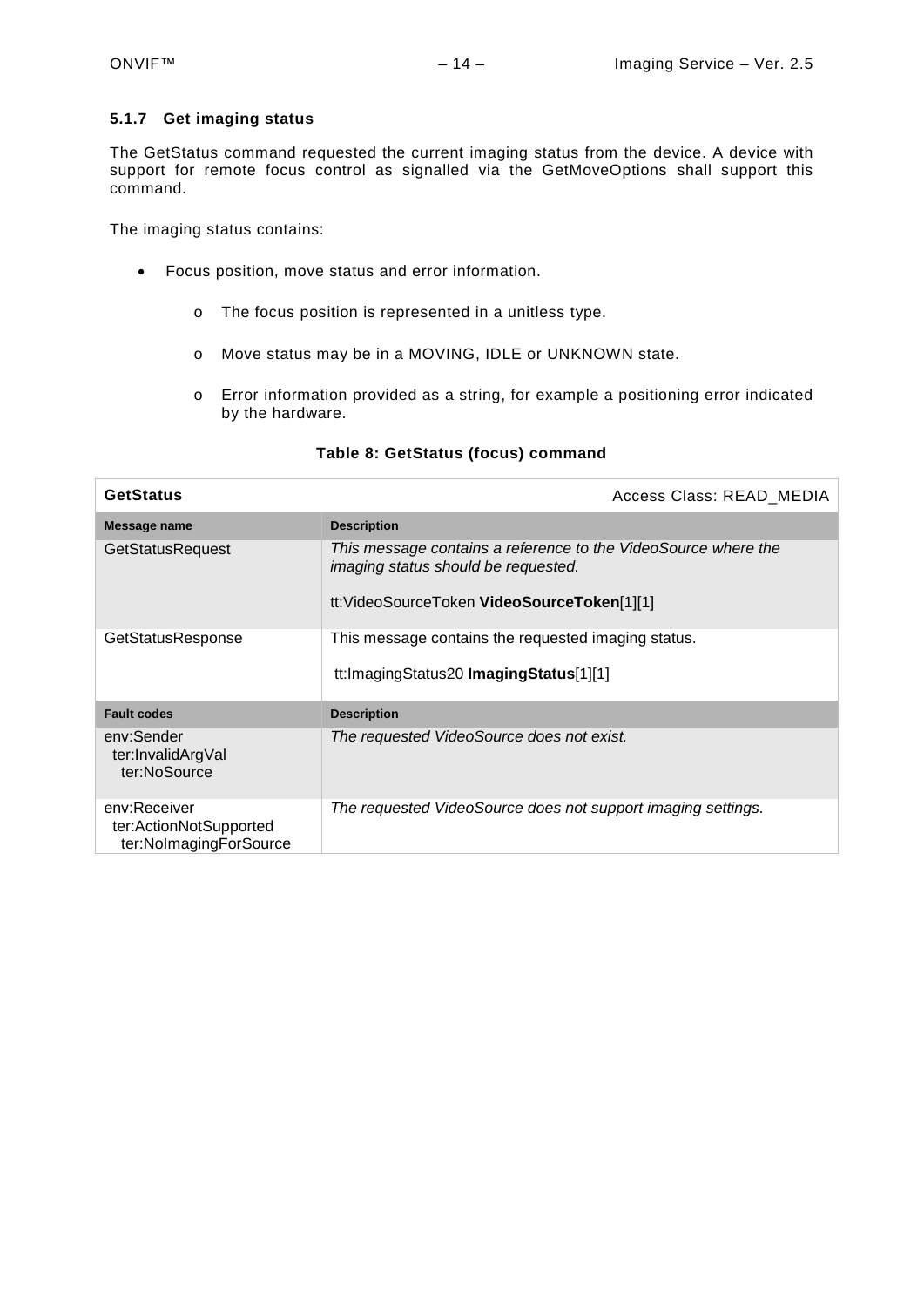## <span id="page-14-0"></span>**5.1.8 Capabilities**

The capabilities reflect optional functions and functionality of a service. The information is static and does not change during device operation. The following capabilites are available:

**ImageStabilization:** Indicates whether or not Image Stabilization feature is supported.

#### **Table 9: GetServiceCapabilities command**

| <b>GetServiceCapabilities</b>                                  | Access Class: PRE_AUTH                                                                                                                                                  |  |
|----------------------------------------------------------------|-------------------------------------------------------------------------------------------------------------------------------------------------------------------------|--|
| Message name                                                   | <b>Description</b>                                                                                                                                                      |  |
| GetServiceCapabilitiesReque<br>This is an empty message.<br>st |                                                                                                                                                                         |  |
| GetServiceCapabilitiesRespo<br>nse                             | The capability response message contains the requested service<br>capabilities using a hierarchical XML capability structure.<br>timg: Capabilities Capabilities [1][1] |  |
| <b>Fault codes</b>                                             | <b>Description</b>                                                                                                                                                      |  |
|                                                                | No command specific faults!                                                                                                                                             |  |

## <span id="page-14-1"></span>**5.2 Service specific data types**

## <span id="page-14-2"></span>**5.2.1 ImagingStatus**

```
<xs:complexType name="ImagingStatus"/>
  <xs:element name="FocusStatus" type= "tt:FocusStatus"/>
</xs:complexType>
```
• **FocusStatus**

## <span id="page-14-3"></span>**5.2.2 FocusStatus**

```
<xs:complexType name="FocusStatus"/>
  <xs:element name="Position" type="xs:float"/>
  <xs:element name="MoveStatus" type="tt:MoveStatus"/>
   <xs:element name="Error" type="xs:string"/>
</xs:complexType>
```
• **Position**

Status of focus position.

- **MoveStatus** Status of focus MoveStatus.
- **Error** Error status of focus.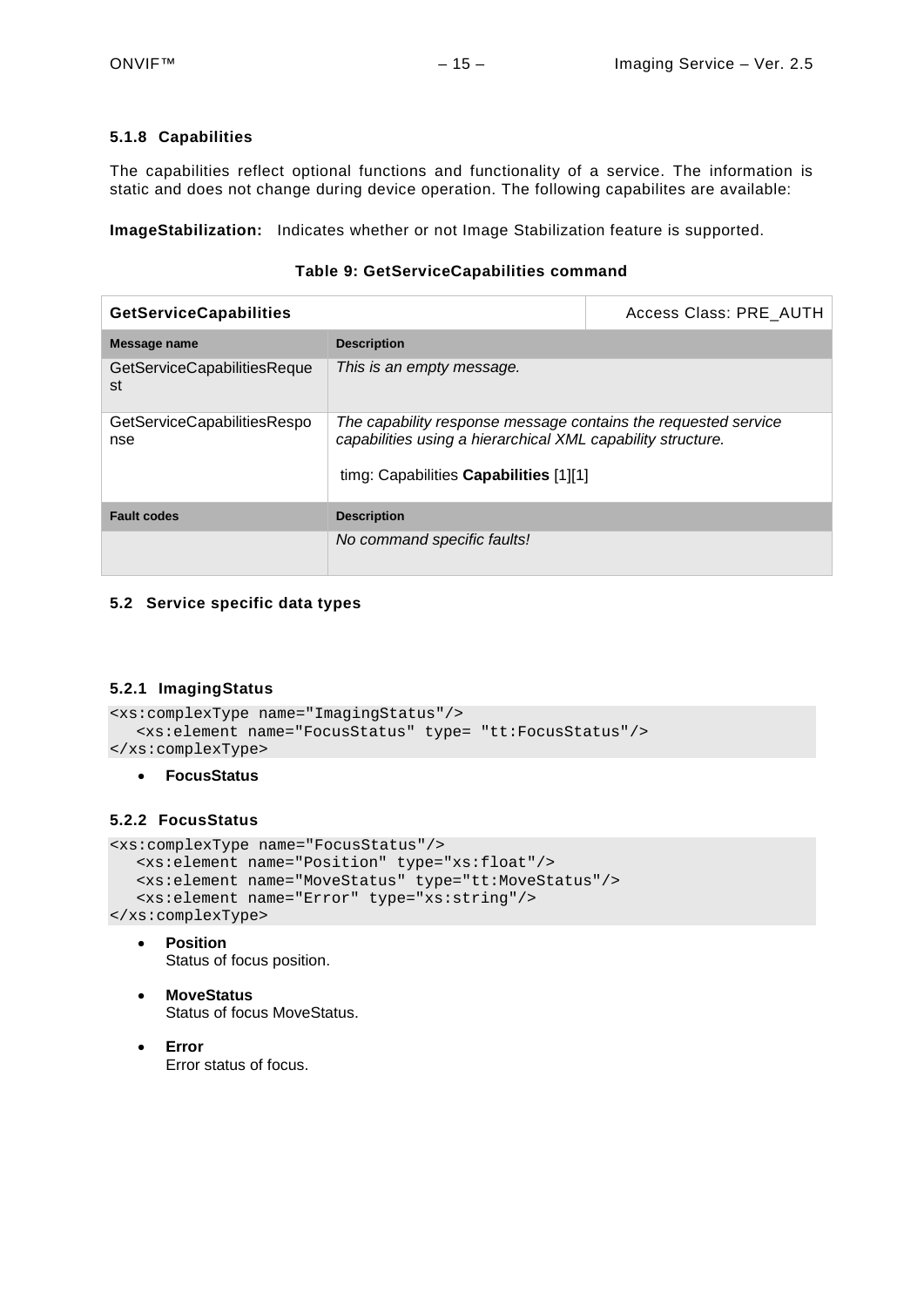## <span id="page-15-0"></span>**5.2.3 FocusConfiguration**

```
<xs:complexType name="FocusConfiguration"/>
  <xs:element name="AutoFocusMode" type="tt:AutoFocusMode"/>
  <xs:element name="DefaultSpeed" type="xs:float"/>
  <xs:element name="NearLimit" type="xs:float"/>
  <xs:element name="FarLimit" type="xs:float"/>
</xs:complexType>
```
## • **AutoFocusMode**

- **DefaultSpeed**
- **NearLimit**

Parameter to set autofocus near limit (unit: meter).

• **FarLimit**

Parameter to set autofocus far limit (unit: meter). If set to 0.0, infinity will be used.

## <span id="page-15-1"></span>**5.2.4 ImagingSettings**

```
<xs:complexType name="ImagingSettings"/>
<xs:element name="BacklightCompensation" type= "tt:BacklightCompensation"
           minOccurs="0"/>
  <xs:element name="Brightness" type="xs:float" minOccurs="0"/>
  <xs:element name="ColorSaturation" type="xs:float" minOccurs="0"/>
  <xs:element name="Contrast" type="xs:float" minOccurs="0"/>
  <xs:element name="Exposure" type= "tt:Exposure" minOccurs="0"/>
  <xs:element name="Focus" type= "tt:FocusConfiguration" minOccurs="0"/>
  <xs:element name="IrCutFilter" type="tt:IrCutFilterMode" minOccurs="0"/>
  <xs:element name="Sharpness" type="xs:float" minOccurs="0"/>
  <xs:element name="WideDynamicRange" type= "tt:WideDynamicRange"
           minOccurs="0"/>
  <xs:element name="WhiteBalance" type= "tt:WhiteBalance minOccurs="0"/>
```
</xs:complexType>

- **BacklightCompensation** Enabled/disabled BLC mode (on/off).
- **Brightness** Image brightness (unit unspecified).
- **ColorSaturation** Color saturation of the image (unit unspecified).
- **Contrast** Contrast of the image (unit unspecified).
- **Exposure** Exposure mode of the device.
- **Focus** Focus configuration.
- **IrCutFilter** Infrared Cutoff Filter settings.
- **Sharpness** Sharpness of the Video image.
- **WideDynamicRange** WDR settings.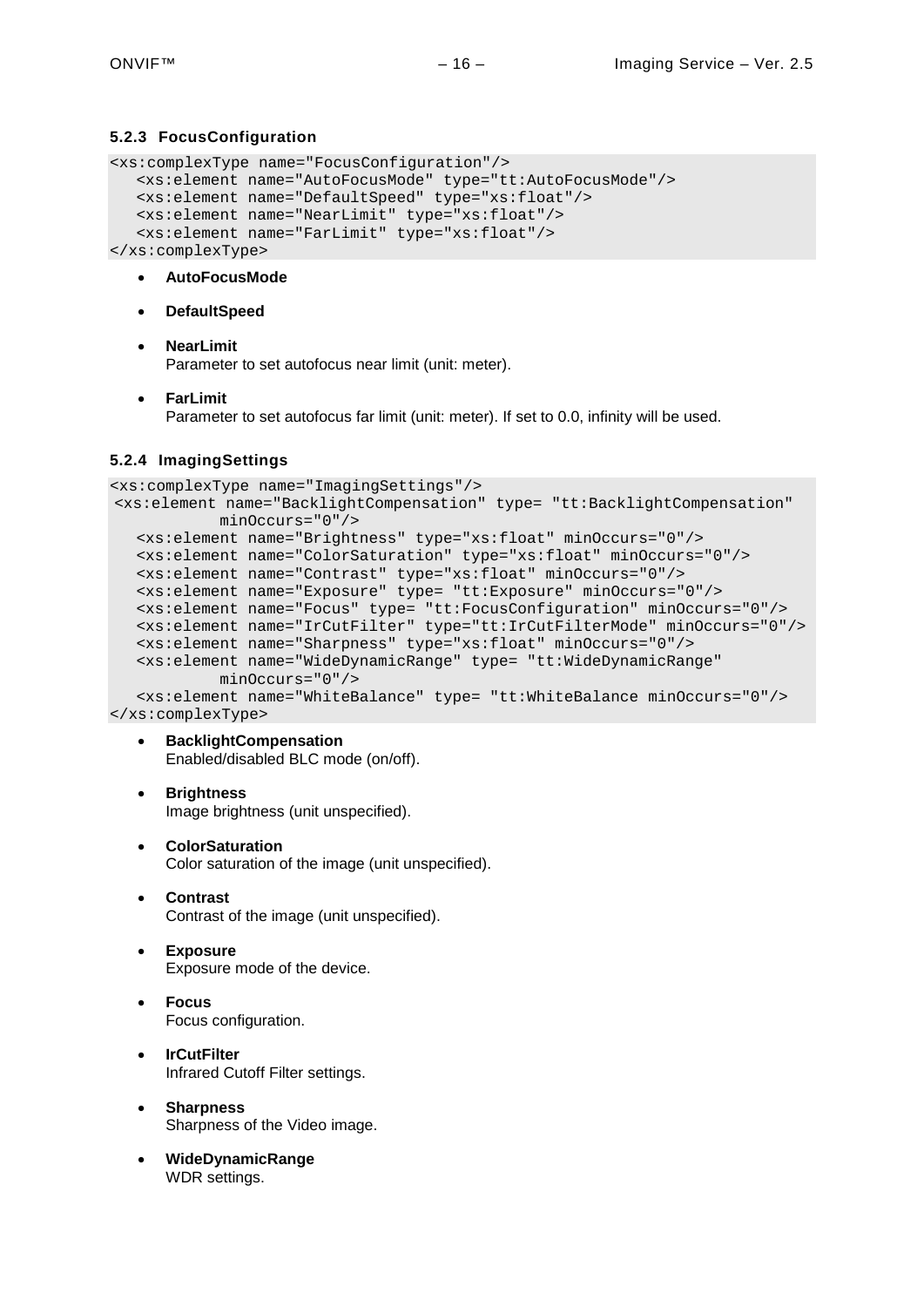• **WhiteBalance** White balance settings.

#### <span id="page-16-0"></span>**5.2.5 Exposure**

```
<xs:complexType name="Exposure"/>
  <xs:element name="Mode" type="tt:ExposureMode"/>
  <xs:element name="Priority" type="tt:ExposurePriority"/>
  <xs:element name="Window" type= "tt:Rectangle"/>
  <xs:element name="MinExposureTime" type="xs:float"/>
  <xs:element name="MaxExposureTime" type="xs:float"/>
  <xs:element name="MinGain" type="xs:float"/>
  <xs:element name="MaxGain" type="xs:float"/>
  <xs:element name="MinIris" type="xs:float"/>
  <xs:element name="MaxIris" type="xs:float"/>
  <xs:element name="ExposureTime" type="xs:float"/>
  <xs:element name="Gain" type="xs:float"/>
  <xs:element name="Iris" type="xs:float"/>
</xs:complexType>
```
• **Mode**

Exposure Mode

- Auto Enabled the exposure algorithm on the device.
- Manual Disabled exposure algorithm on the device.
- **Priority**

The exposure priority mode (low noise/framerate).

- **Window** Rectangular exposure mask.
- **MinExposureTime** Minimum value of exposure time range allowed to be used by the algorithm.
- **MaxExposureTime**
	- Maximum value of exposure time range allowed to be used by the algorithm.
- **MinGain** Minimum value of the sensor gain range that is allowed to be used by the algorithm.
- **MaxGain** Maximum value of the sensor gain range that is allowed to be used by the algorithm.
- **MinIris** Minimum value of the iris range allowed to be used by the algorithm.
- **MaxIris** Maximum value of the iris range allowed to be used by the algorithm.
- **ExposureTime** The fixed exposure time used by the image sensor (μs).
- **Gain** The fixed gain used by the image sensor (dB).
- **Iris** The fixed attenuation of input light affected by the iris (dB). 0dB maps to a fully opened iris.

## <span id="page-16-1"></span>**5.2.6 WideDynamicRange**

<xs:complexType name="WideDynamicRange"/>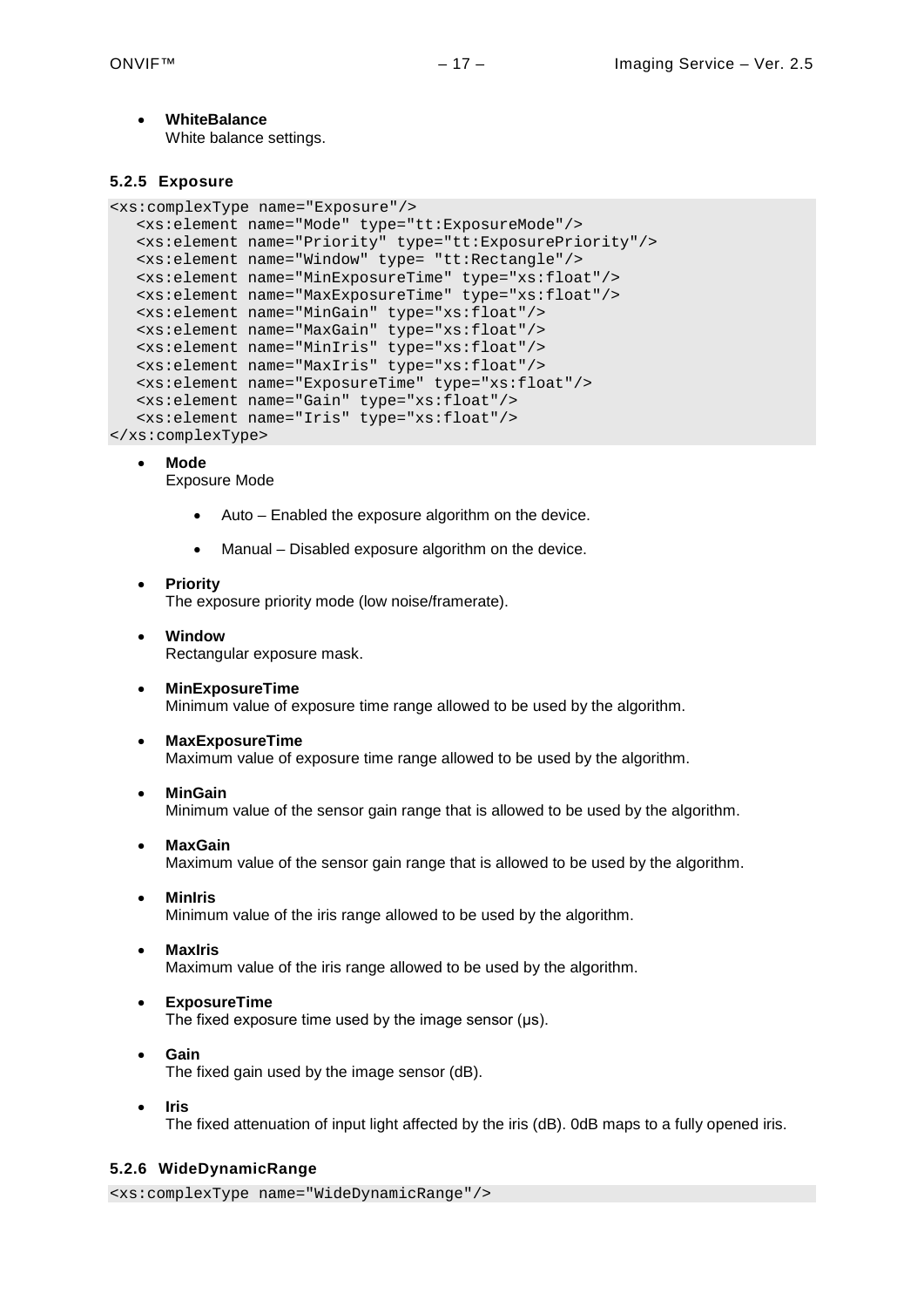```
<xs:element name="Mode" type="tt:WideDynamicMode"/>
  <xs:element name="Level" type="xs:float"/>
</xs:complexType>
```
• **Mode** White dynamic range (on/off)

• **Level**

Optional level parameter (unitless)

## <span id="page-17-0"></span>**5.2.7 BacklightCompensation**

```
<xs:complexType name="BacklightCompensation"/>
  <xs:element name="Mode" type= "tt:BacklightCompensationMode"/>
  <xs:element name="Level" type="xs:float"/>
```

```
</xs:complexType>
```
• **Mode** Backlight compensation mode (on/off).

• **Level** Optional level parameter (unit unspecified).

## <span id="page-17-1"></span>**5.2.8 FocusMove**

```
<xs:complexType name="FocusMove"/>
  <xs:element name="Absolute" type= "tt:AbsoluteFocus" minOccurs="0"/>
  <xs:element name="Relative" type= "tt:RelativeFocus" minOccurs="0"/>
  <xs:element name="Continuous" type= "tt:ContinuousFocus" minOccurs="0"/>
</xs:complexType>
```
- **Absolute** Parameters for the absolute focus control.
- **Relative** Parameters for the relative focus control.
- **Continuous** Parameter for the continuous focus control.

#### <span id="page-17-2"></span>**5.2.9 AbsoluteFocus**

```
<xs:complexType name="AbsoluteFocus"/>
   <xs:element name="Position" type="xs:float"/>
   <xs:element name="Speed" type="xs:float" minOccurs="0"/>
</xs:complexType>
```
• **Position**

Position parameter for the absolute focus control.

• **Speed**

Speed parameter for the absolute focus control.

## <span id="page-17-3"></span>**5.2.10 RelativeFocus**

```
<xs:complexType name="RelativeFocus"/>
  <xs:element name="Distance" type="xs:float"/>
   <xs:element name="Speed" type="xs:float" minOccurs="0"/>
</xs:complexType>
```
• **Distance**

Distance parameter for the relative focus control.

• **Speed** Speed parameter for the relative focus control.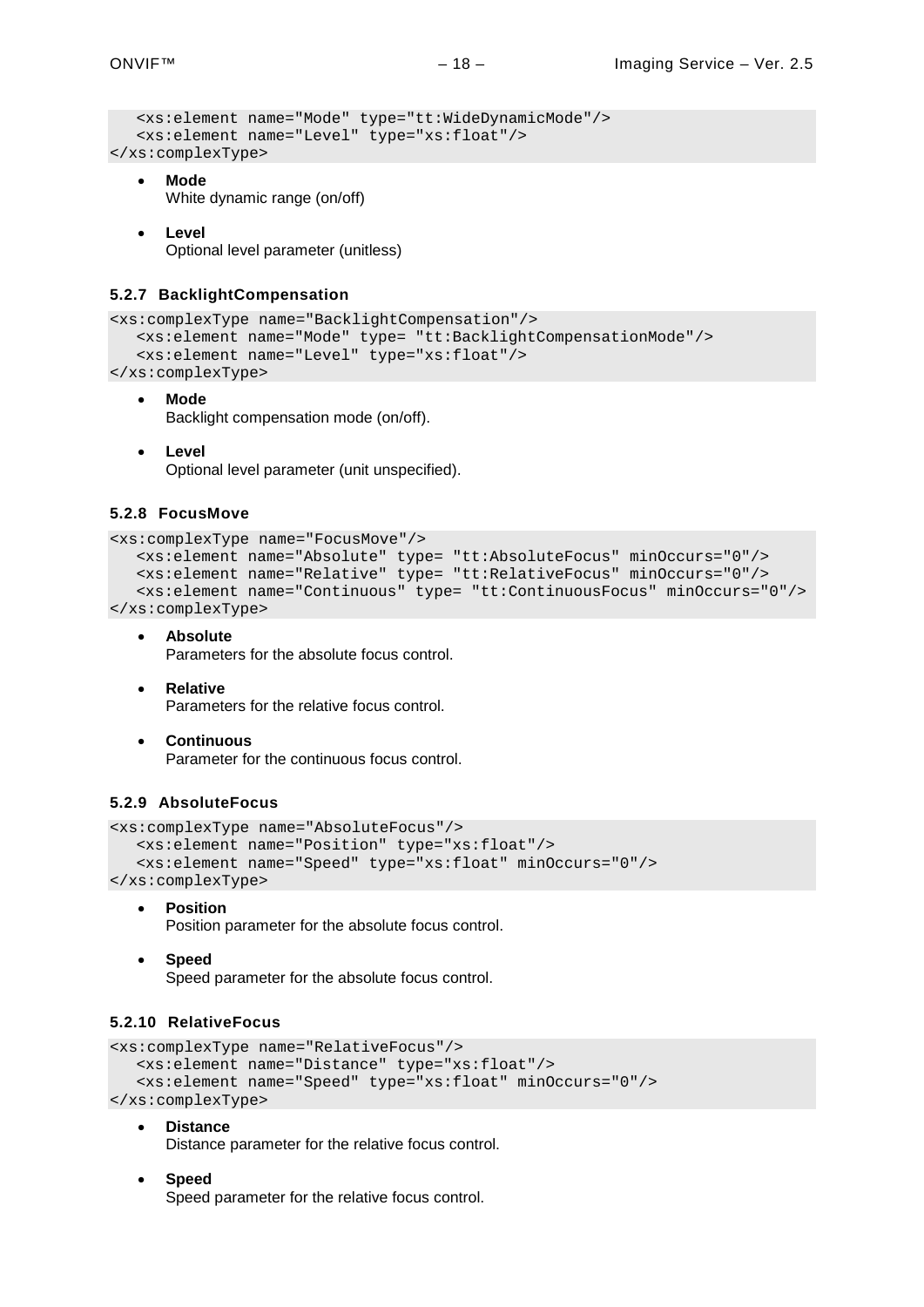#### <span id="page-18-0"></span>**5.2.11 ContinuousFocus**

```
<xs:complexType name="ContinuousFocus"/>
  <xs:element name="Speed" type="xs:float"/>
</xs:complexType>
```
## • **Speed**

Speed parameter for the Continuous focus control.

## <span id="page-18-1"></span>**5.2.12 MoveOptions**

```
<xs:complexType name="MoveOptions"/>
<xs:element name="Absolute" type= "tt:AbsoluteFocusOptions" minOccurs="0"/>
  <xs:element name="Relative" type= "tt:RelativeFocusOptions"
           minOccurs="0"/>
  <xs:element name="Continuous" type= "tt:ContinuousFocusOptions"
           minOccurs="0"/>
```

```
</xs:complexType>
```
- **Absolute**
- **Relative**
- **Continuous**

## <span id="page-18-2"></span>**5.2.13 AbsoluteFocusOptions**

```
<xs:complexType name="AbsoluteFocusOptions"/>
<xs:element name="Position" type= "tt:FloatRange"/>
  <xs:element name="Speed" type= "tt:FloatRange"minOccurs="0"/>
</xs:complexType>
```
• **Position**

Valid ranges of the position.

• **Speed** Valid ranges of the speed.

#### <span id="page-18-3"></span>**5.2.14 RelativeFocusOptions**

```
<xs:complexType name="RelativeFocusOptions"/>
<xs:element name="Distance" type= "tt:FloatRange"/>
           <xs:element name="Speed" type= "tt:FloatRange"/>
</xs:complexType>
```
• **Distance**

Valid ranges of the distance.

• **Speed** Valid ranges of the speed.

#### <span id="page-18-4"></span>**5.2.15 ContinuousFocusOptions**

```
<xs:complexType name="ContinuousFocusOptions"/>
   <xs:element name="Speed" type= "tt:FloatRange"/>
</xs:complexType>
```
• **Speed** Valid ranges of the speed.

## <span id="page-18-5"></span>**5.2.16 WhiteBalance**

```
<xs:complexType name="WhiteBalance"/>
  <xs:element name="Mode" type="tt:WhiteBalanceMode"/>
  <xs:element name="CrGain" type="xs:float"/>
  <xs:element name="CbGain" type="xs:float"/>
```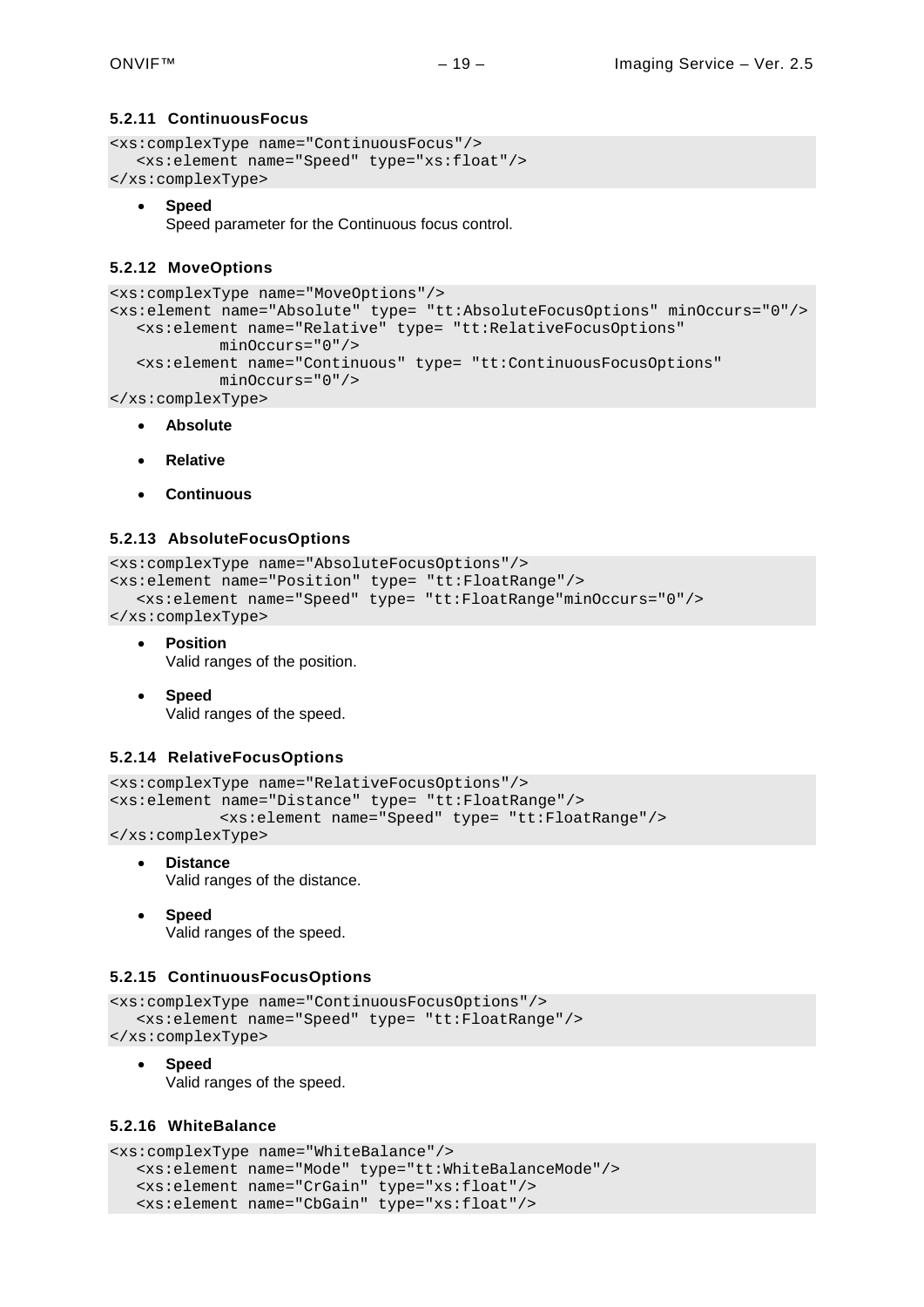</xs:complexType>

- **Mode** Auto whitebalancing mode (auto/manual).
- **CrGain** Rgain (unitless).
- **CbGain** Bgain (unitless).

#### <span id="page-19-0"></span>**5.2.17 ImagingStatus20**

```
<xs:complexType name="ImagingStatus20"/>
  <xs:element name="FocusStatus20" type= "tt:FocusStatus20"
           minOccurs="0"/>
```
</xs:complexType>

• **FocusStatus20** Status of focus.

#### <span id="page-19-1"></span>**5.2.18 FocusStatus20**

```
<xs:complexType name="FocusStatus20"/>
   <xs:element name="Position" type="xs:float"/>
   <xs:element name="MoveStatus" type="tt:MoveStatus"/>
   <xs:element name="Error" type="xs:string" minOccurs="0"/>
</xs:complexType>
```
- **Position** Status of focus position.
- **MoveStatus** Status of focus MoveStatus.
- **Error** Error status of focus.

#### <span id="page-19-2"></span>**5.2.19 ImagingSettings20**

```
Type describing the ImagingSettings of a VideoSource. The supported options 
            and ranges can be obtained via the GetOptions command.
<xs:complexType name="ImagingSettings20"/>
   <xs:element name="BacklightCompensation" type= 
            "tt:BacklightCompensation20" minOccurs="0"/>
  <xs:element name="Brightness" type="xs:float" minOccurs="0"/>
  <xs:element name="ColorSaturation" type="xs:float" minOccurs="0"/>
  <xs:element name="Contrast" type="xs:float" minOccurs="0"/>
  <xs:element name="Exposure" type= "tt:Exposure20" minOccurs="0"/>
  <xs:element name="Focus" type= "tt:FocusConfiguration20" minOccurs="0"/>
  <xs:element name="IrCutFilter" type="tt:IrCutFilterMode" minOccurs="0"/>
  <xs:element name="Sharpness" type="xs:float" minOccurs="0"/>
  <xs:element name="WideDynamicRange" type= "tt:WideDynamicRange20"
           minOccurs="0"/>
  <xs:element name="WhiteBalance" type= "tt:WhiteBalance20 minOccurs="0"/>
  <xs:element name="Extension" type="tt:ImagingSettingsExtension20" 
           minOccurs="0"/>
```
</xs:complexType>

- **BacklightCompensation** Enabled/disabled BLC mode (on/off).
- **Brightness** Image brightness (unit unspecified).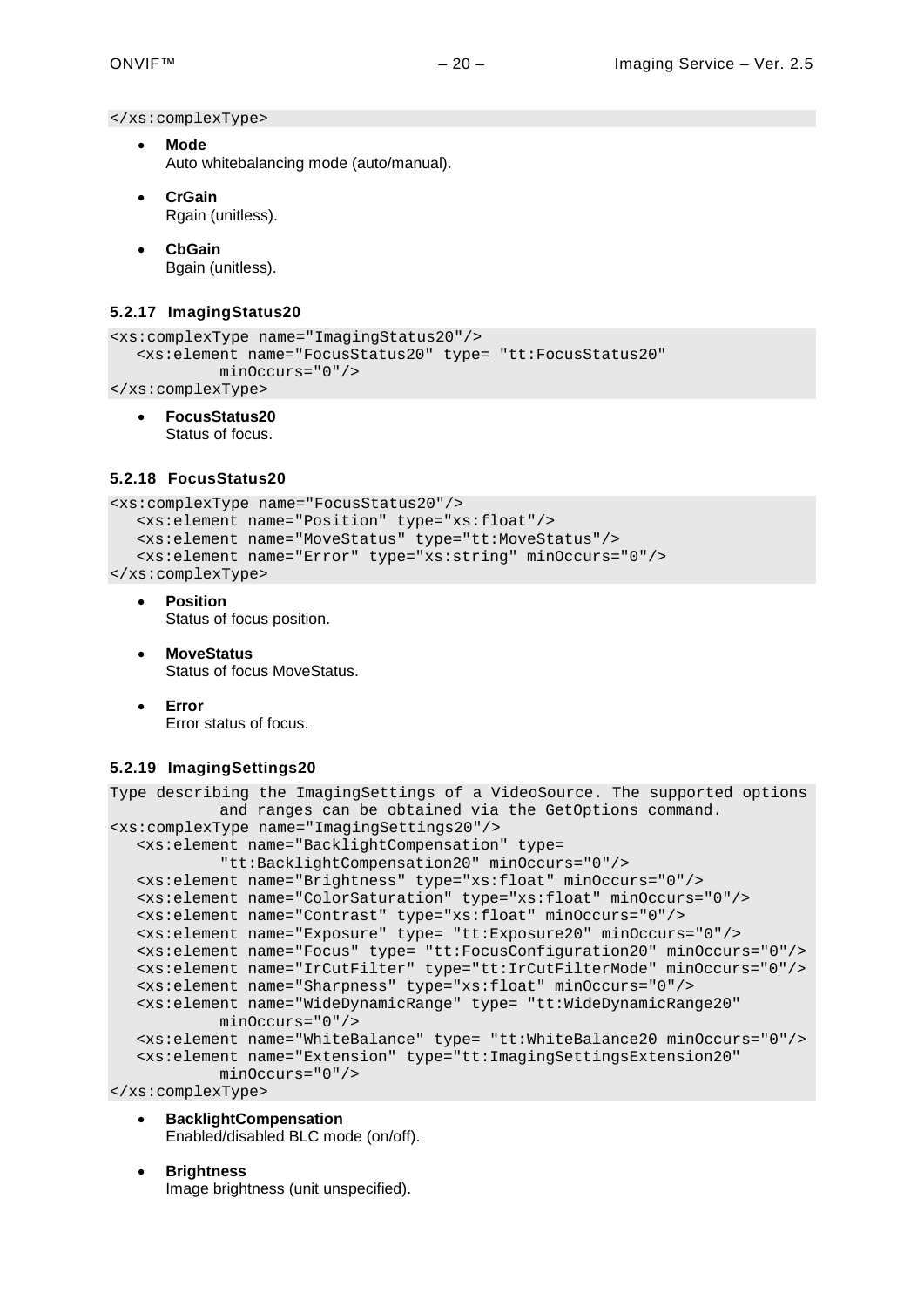- **ColorSaturation** Color saturation of the image (unit unspecified).
- **Contrast** Contrast of the image (unit unspecified).
- **Exposure** Exposure mode of the device.
- **Focus** Focus configuration.
- **IrCutFilter** Infrared Cutoff Filter settings.
- **Sharpness** Sharpness of the Video image.
- **WideDynamicRange** WDR settings.
- **WhiteBalance** White balance settings.

## <span id="page-20-0"></span>**5.2.20 ImagingSettingsExtension20**

```
<xs:complexType name=" ImagingSettingsExtension20"/>
  <xs:element name="ImageStabilization" type="tt:ImageStabilization" 
           minOccurs="0"/>
    <xs:element name="Extension" type="tt:ImagingSettingsExtension202" 
           minOccurs="0"/>
```
- </xs:complexType>
	- **ImageStabilization** Optional element to configure Image Stabilization feature.

## <span id="page-20-1"></span>**5.2.21 ImagingSettingsExtension202**

```
<xs:complexType name=" ImagingSettingsExtension202"/>
  <xs:element name="IrCutFilterAutoAdjustment" 
           type="tt:IrCutFilterAutoAdjustment" minOccurs="0"
           maxOccurs="unbounded"/>
  <xs:element name="Extension" type="tt:ImagingSettingsExtension203" 
           minOccurs="0"/>
```
</xs:complexType>

#### • **IrCutFilterAutoAdjustment** Optional parameters applied to only auto mode to adjust timing of toggling of Ir cut filter.

## <span id="page-20-2"></span>**5.2.22 ImagingSettingsExtension203**

```
<xs:complexType name="ImagingSettingsExtension203">
  <xs:element name="ToneCompensation" type="tt:ToneCompensation" 
           minOccurs="0"/>
  <xs:element name="Defogging" type="tt:Defogging" minOccurs="0"/>
  <xs:element name="NoiseReduction" type="tt:NoiseReduction" 
           minOccurs="0"/>
  <xs:element name="Extension" type="tt:ImagingSettingsExtension204" 
           minOccurs="0"/>
</xs:complexType>
```
• **ToneCompensation** Optional element to configure Tone Compensation feature.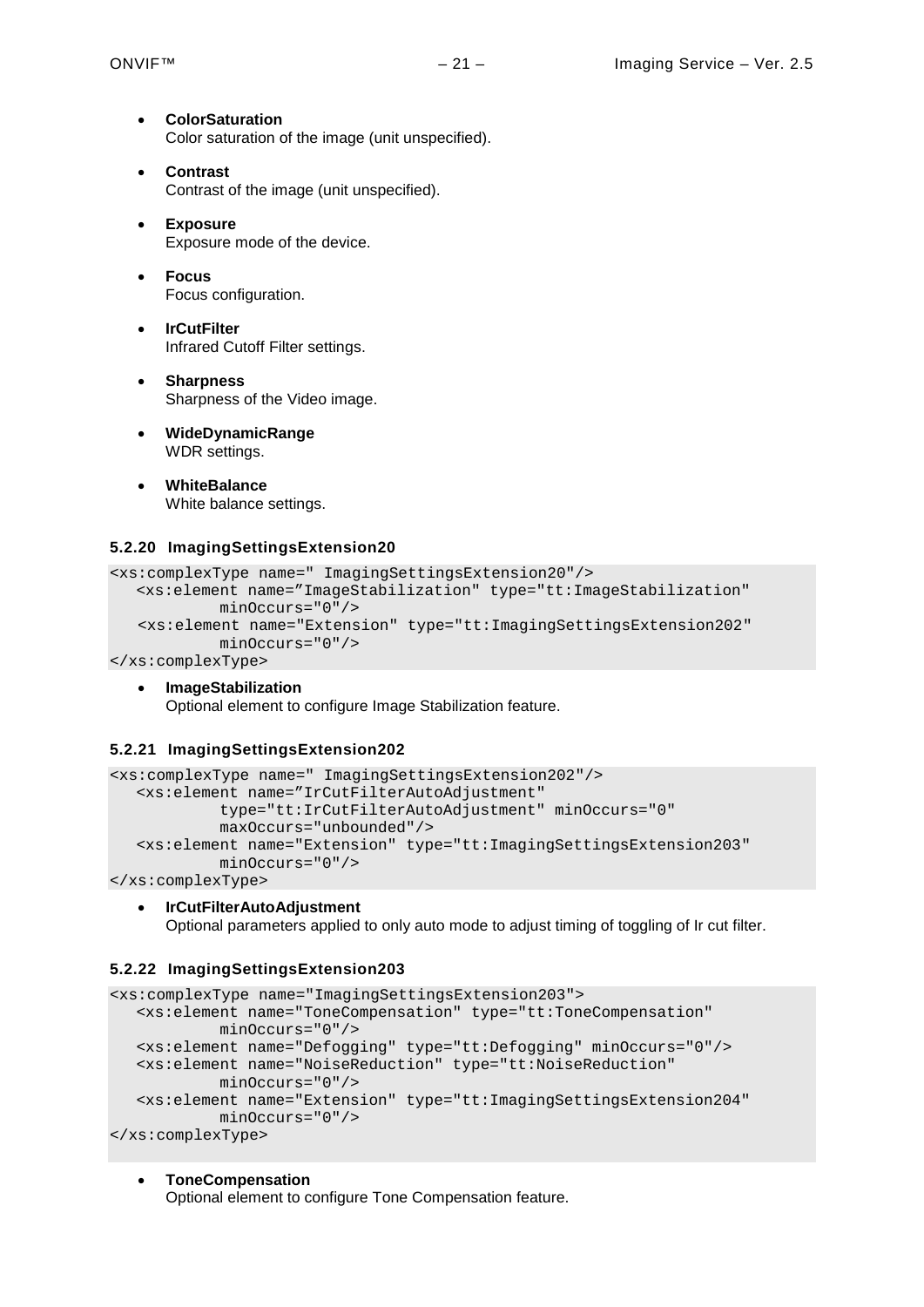- **Defogging** Optional element to configure Defogging feature.
- **NoiseReduction** Optional element to configure Noise Reduction feature.

## <span id="page-21-0"></span>**5.2.23 ImageStabilization**

```
<xs:complexType name="ImageStabilization"/>
  <xs:element name="Mode" type="tt:ImageStabilizationMode"/>
  <xs:element name="Level" type="xs:float" minOccurs="0"/>
</xs:complexType>
```
• **Mode**

Parameter to enable/disable Image Stabilization feature.

• **Level**

Optional level parameter (unit unspecified)

## <span id="page-21-1"></span>**5.2.24 IrCutFilterAutoAdjustment**

```
<xs:complexType name="IrCutFilterAutoAdjustment"/>
   <xs:element name="BoundaryType" type="xs:string"/>
   <xs:element name="BoundaryOffset" type="xs:float" minOccurs="0"/>
   <xs:element name="ResponseTime" type="xs:duration" minOccurs="0"/>
</xs:complexType>
```
## • **BoundaryType**

Specifies which boundaries to automatically toggle Ir cut filter following parameters are applied to. Its options shall be chosen from tt:IrCutFilterAutoBoundaryType.

## • **BoundaryOffset**

Adjusts boundary exposure level for toggling Ir cut filter to on/off specified with unitless normalized value from +1.0 to -1.0. Zero is default and -1.0 is the darkest adjustment (Unitless).

• **ResponseTime** Delay time of toggling Ir cut filter to on/off after crossing of the boundary exposure levels.

## <span id="page-21-2"></span>**5.2.25 WideDynamicRange20**

Type describing whether WDR mode is enabled or disabled (on/off).

```
<xs:complexType name="WideDynamicRange20"/>
  <xs:element name="Mode" type="tt:WideDynamicMode"/>
  <xs:element name="Level" type="xs:float" minOccurs="0"/>
</xs:complexType>
```
• **Mode**

Wide dynamic range mode (on/off).

• **Level**

Optional level parameter (unit unspecified).

## <span id="page-21-3"></span>**5.2.26 BacklightCompensation20**

Type describing whether BLC mode is enabled or disabled (on/off).

```
<xs:complexType name="BacklightCompensation20"/>
   <xs:element name="Mode" type= "tt:BacklightCompensationMode"/>
   <xs:element name="Level" type="xs:float" minOccurs="0"/>
</xs:complexType>
```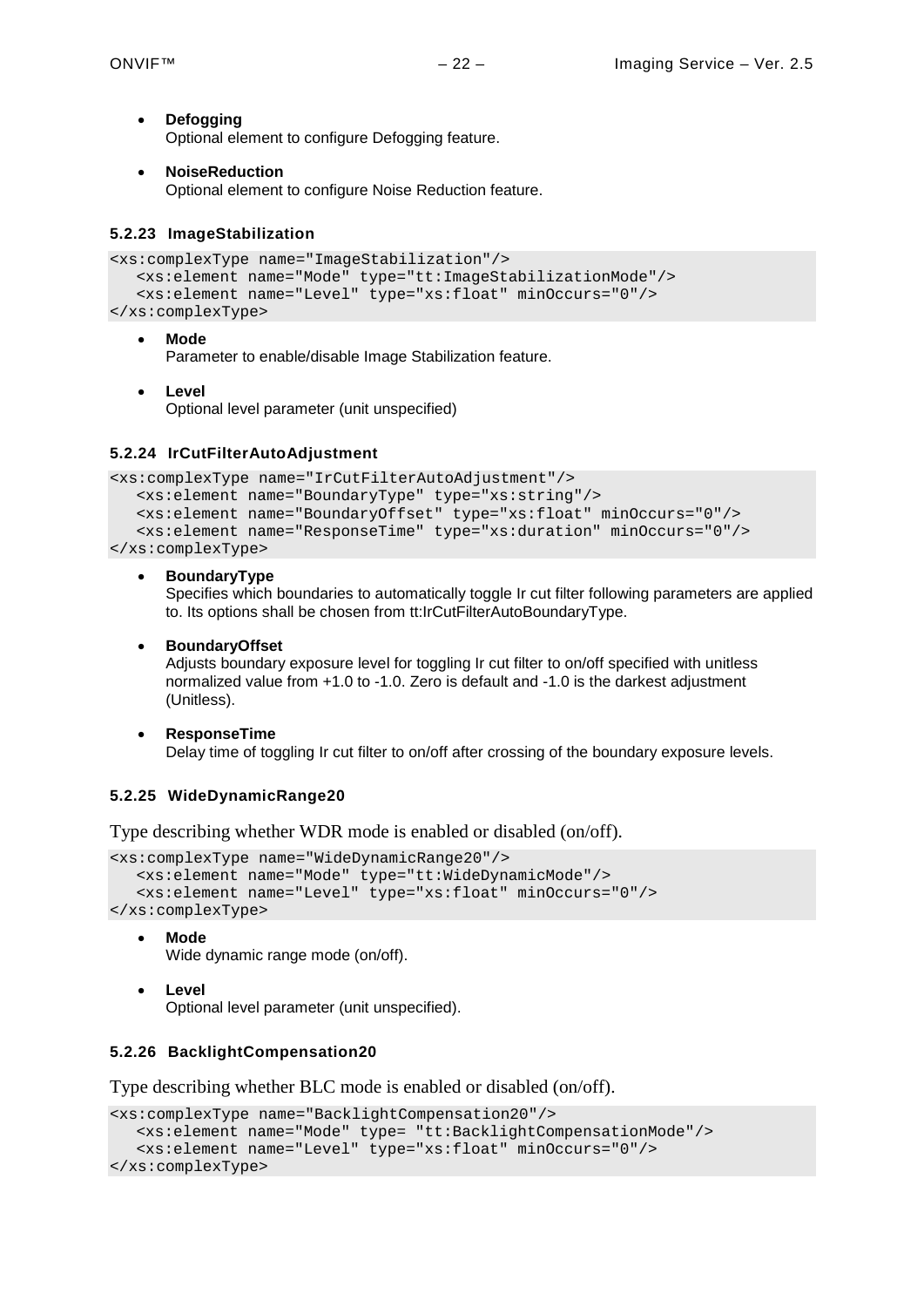- **Mode** Backlight compensation mode (on/off).
- **Level** Optional level parameter (unit unspecified).

## <span id="page-22-0"></span>**5.2.27 Exposure20**

Type describing the exposure settings.

```
<xs:complexType name="Exposure20"/>
  <xs:element name="Mode" type="tt:ExposureMode"/>
  <xs:element name="Priority" type="tt:ExposurePriority" minOccurs="0"/>
  <xs:element name="Window" type= "tt:Rectangle" minOccurs="0"/>
  <xs:element name="MinExposureTime" type="xs:float" minOccurs="0"/>
  <xs:element name="MaxExposureTime" type="xs:float" minOccurs="0"/>
  <xs:element name="MinGain" type="xs:float" minOccurs="0"/>
  <xs:element name="MaxGain" type="xs:float" minOccurs="0"/>
  <xs:element name="MinIris" type="xs:float" minOccurs="0"/>
  <xs:element name="MaxIris" type="xs:float" minOccurs="0"/>
  <xs:element name="ExposureTime" type="xs:float" minOccurs="0"/>
  <xs:element name="Gain" type="xs:float" minOccurs="0"/>
  <xs:element name="Iris" type="xs:float" minOccurs="0"/>
</xs:complexType>
```
• **Mode**

Exposure Mode

- Auto Enabled the exposure algorithm on the device.
- Manual Disabled exposure algorithm on the device.

## • **Priority**

The exposure priority mode (low noise/framerate).

- **Window** Rectangular exposure mask.
- **MinExposureTime** Minimum value of exposure time range allowed to be used by the algorithm.
- **MaxExposureTime** Maximum value of exposure time range allowed to be used by the algorithm.
- **MinGain** Minimum value of the sensor gain range that is allowed to be used by the algorithm.
- **MaxGain** Maximum value of the sensor gain range that is allowed to be used by the algorithm.
- **MinIris** Minimum value of the iris range allowed to be used by the algorithm.
- **MaxIris** Maximum value of the iris range allowed to be used by the algorithm.
- **ExposureTime**

The fixed exposure time used by the image sensor (μs).

• **Gain**

The fixed gain used by the image sensor (dB).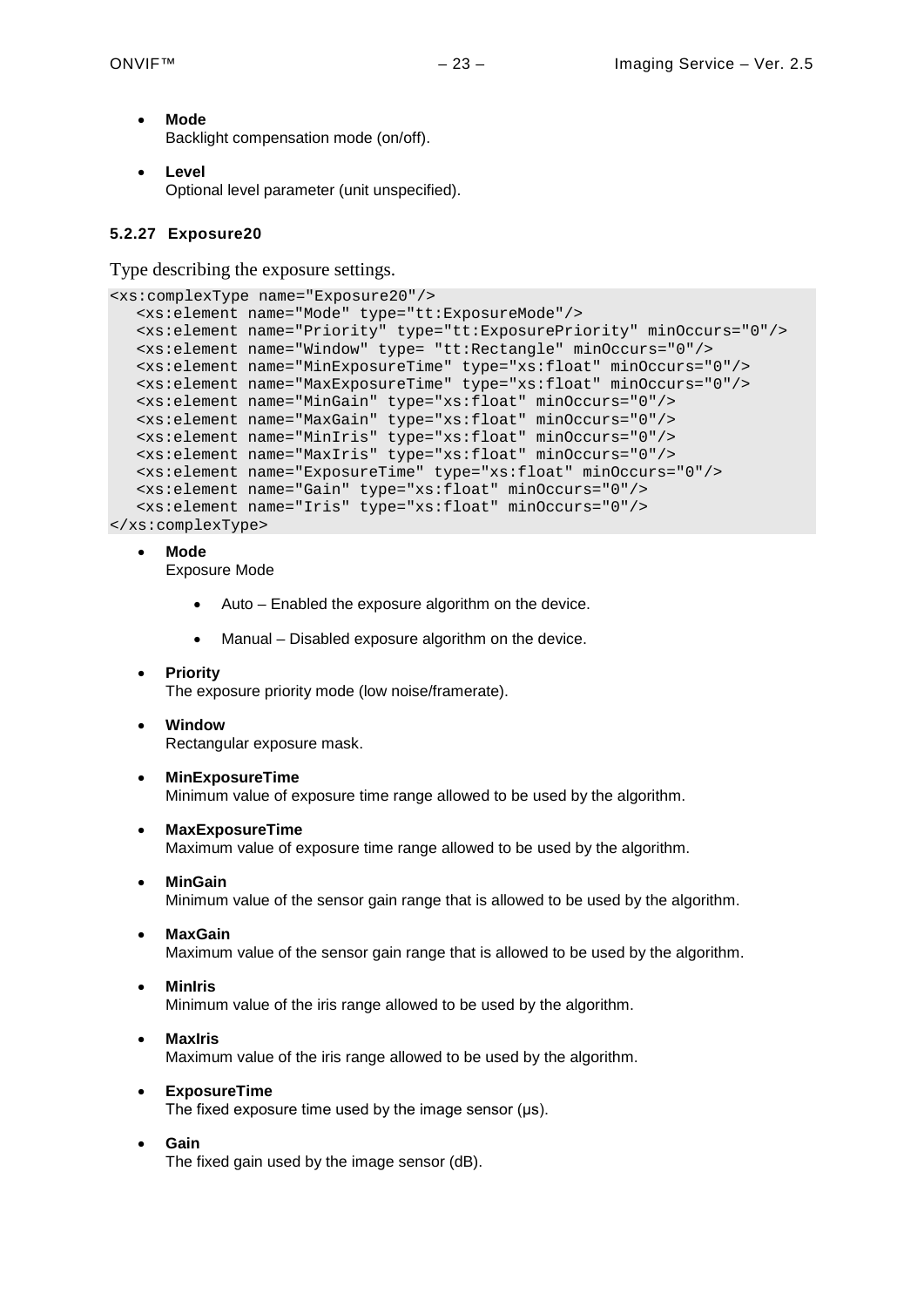• **Iris**

The fixed attenuation of input light affected by the iris (dB). 0dB maps to a fully opened iris.

## <span id="page-23-0"></span>**5.2.28 ToneCompensation**

```
<xs:complexType name="ToneCompensation">
  <xs:element name="Mode" type="xs:string"/>
  <xs:element name="Level" type="xs:float" minOccurs="0"/>
  <xs:element name="Extension" type="tt:ToneCompensationExtension" 
           minOccurs="0"/>
</xs:complexType>
```
## • **Mode**

Parameter to enable/disable or automatic ToneCompensation feature.

#### • **Level**

Optional level parameter specified with unitless normalized value from 0.0 to +1.0.

## <span id="page-23-1"></span>**5.2.29 Defogging**

```
<xs:complexType name="Defogging">
  <xs:element name="Mode" type="xs:string"/>
  <xs:element name="Level" type="xs:float" minOccurs="0"/>
  <xs:element name="Extension" type="tt:DefoggingExtension" 
           minOccurs="0"/>
```
</xs:complexType>

#### • **Mode** Parameter to enable/disable or automatic Defogging feature

• **Level** Optional level parameter specified with unitless normalized value from 0.0 to +1.0.

## <span id="page-23-2"></span>**5.2.30 NoiseReduction**

```
<xs:complexType name="NoiseReduction">
  <xs:element name="Level" type="xs:float"/>
</xs:complexType>
```
• **Level**

Level parameter specified with unitless normalized value from 0.0 to +1.0. Level=0 means no noise reduction or minimal noise reduction."

## <span id="page-23-3"></span>**5.2.31 ImagingOptions20**

```
<xs:complexType name="ImagingOptions20"/>
  <xs:element name="BacklightCompensation" type= 
           "tt:BacklightCompensationOptions20" minOccurs="0"/>
  <xs:element name="Brightness" type= "tt:FloatRange" minOccurs="0"/>
  <xs:element name="ColorSaturation" type= "tt:FloatRange" minOccurs="0"/>
  <xs:element name="Contrast" type= "tt:FloatRange" minOccurs="0"/>
  <xs:element name="Exposure" type= "tt:ExposureOptions20" minOccurs="0"/>
  <xs:element name="Focus" type= "tt:FocusOptions20 minOccurs="0"/>
  <xs:element name="IrCutFilterModes" type="tt:IrCutFilterMode" 
           minOccurs="0" maxOccurs="unbounded"/>
  <xs:element name="Sharpness" type= "tt:FloatRange" minOccurs="0"/>
  <xs:element name="WideDynamicRange" type= "tt:WideDynamicRangeOptions20"
           minOccurs="0"/>
  <xs:element name="WhiteBalance" type= "tt:WhiteBalanceOptions20"
           minOccurs="0"/>
  <xs:element name="Extension" type="tt:ImagingOptions20Extension" 
           minOccurs="0"/>
```

```
</xs:complexType>
```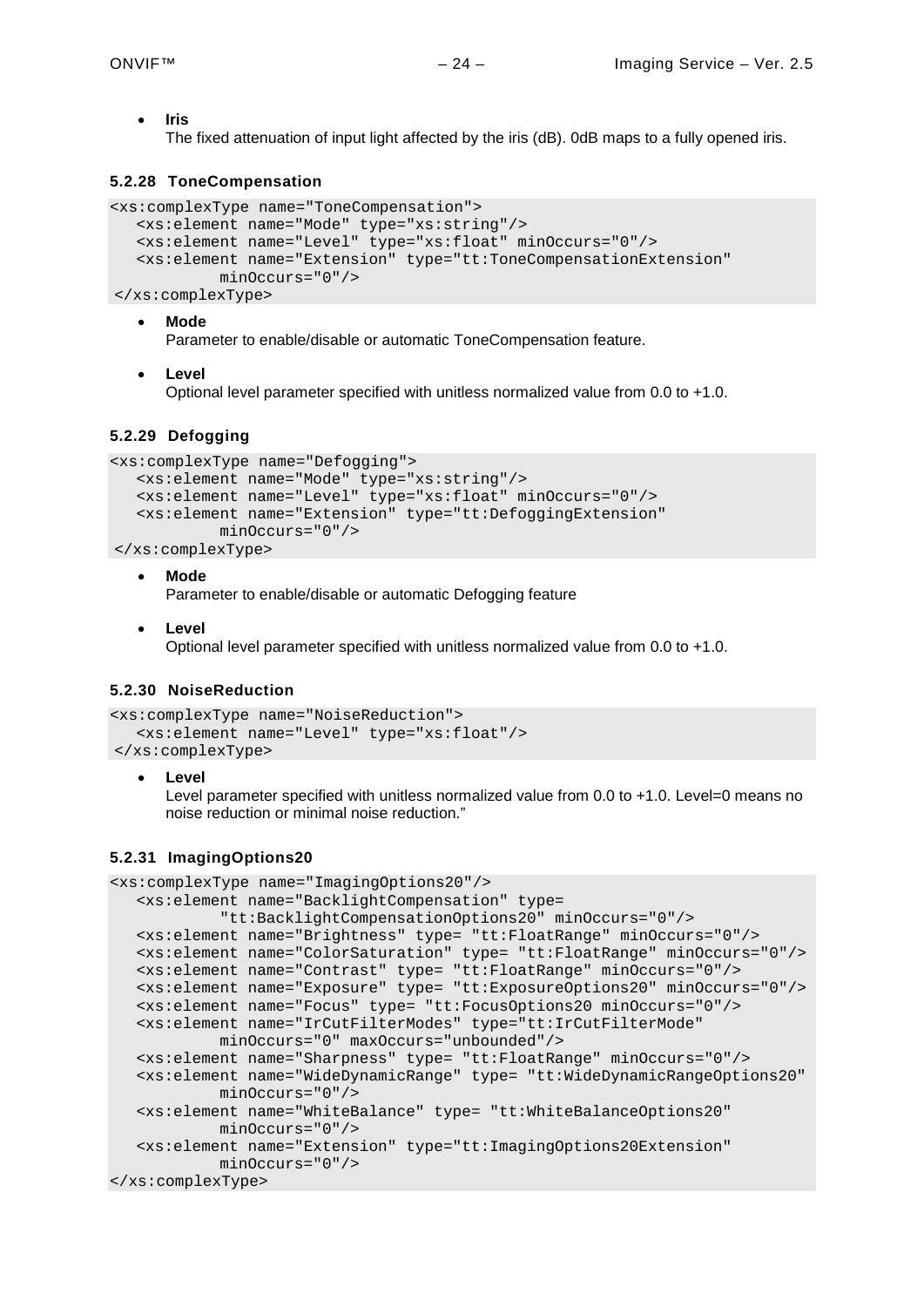- **BacklightCompensation** Valid range of Backlight Compensation.
- **Brightness** Valid range of Brightness.
- **ColorSaturation** Valid range of Color Saturation.
- **Contrast** Valid range of Contrast.
- **Exposure** Valid range of Exposure.
- **Focus** Valid range of Focus.
- **IrCutFilterModes** Valid range of IrCutFilterModes.
- **Sharpness** Valid range of Sharpness.
- **WideDynamicRange** Valid range of WideDynamicRange.
- **WhiteBalance** Valid range of WhiteBalance.

## <span id="page-24-0"></span>**5.2.32 ImagingOptions20Extension**

```
<xs:complexType name="ImagingOptions20Extension"/>
  <xs:element name="ImageStabilization" 
           type="tt:ImageStabilizationOptions" mixOccurs="0"/>
  <xs:element name="Extension" type="tt:ImagingOptions20Extension2" 
           minOccurs="0"/>
</xs:complexType>
```
• **ImageStabilization** Options of parameters for Image Stabilization feature.

## <span id="page-24-1"></span>**5.2.33 ImagingOptions20Extension2**

```
<xs:complexType name="ImagingOptions20Extension2"/>
  <xs:element name="IrCutFilterAutoAdjustment" type="tt:
           IrCutFilterAutoAdjustmentOptions" mixOccurs="0"/>
  <xs:element name="Extension" type="tt:ImagingOptions20Extension3" 
           minOccurs="0"/>
```
</xs:complexType>

• **IrCutFilterAutoAdjustment** Options of parameters for adjustment of Ir cut filter auto mode.

#### <span id="page-24-2"></span>**5.2.34 ImagingOptions20Extension3**

```
<xs:complexType name="ImagingOptions20Extension3">
  <xs:element name="ToneCompensationOptions" 
           type="tt:ToneCompensationOptions" minOccurs="0"/>
  <xs:element name="DefoggingOptions" type="tt:DefoggingOptions" 
           minOccurs="0"/>
  <xs:element name="NoiseReductionOptions" type="tt:NoiseReductionOptions" 
           minOccurs="0"/>
```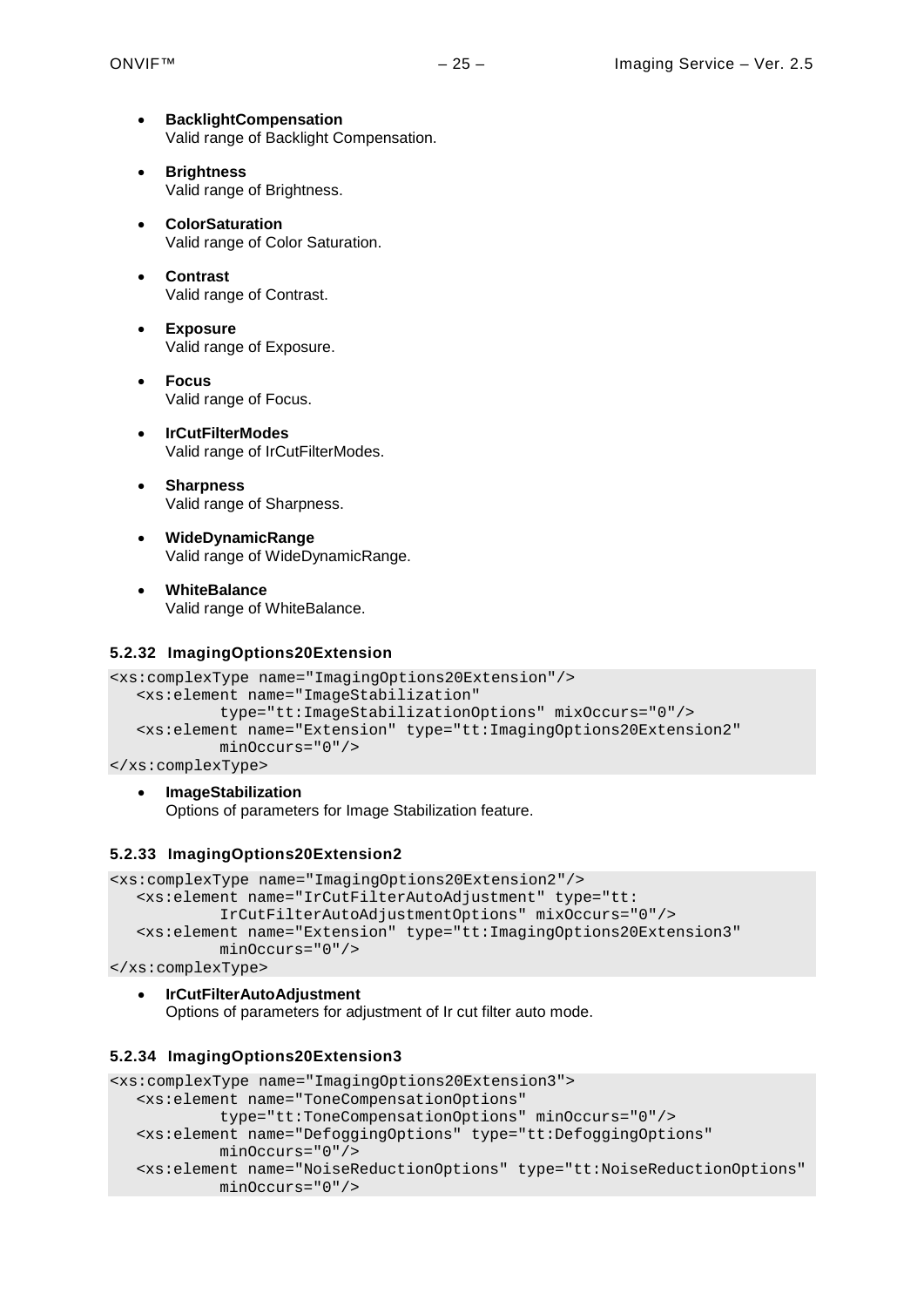```
<xs:element name="Extension" type="tt:ImagingOptions20Extension4" 
        minOccurs="0"/>
```
</xs:complexType>

- **ToneCompensationOptions** Options of parameters for Tone Compensation feature.
- **DefoggingOptions** Options of parameters for Defogging feature.
- **NoiseReductionOptions** Options of parameters for Noise Reduction feature.

#### <span id="page-25-0"></span>**5.2.35 ImageStabilizationOptions**

```
<xs:complexType name="ImageStabilizationOptions"/>
  <xs:element name="Mode" type="tt:ImageStabilizationMode" 
            maxOccurs="unbounded"/>
  <xs:element name="Level" type="tt:FloatRange" minOccurs="0"/>
</xs:complexType>
```
## • **Mode**

Supported options of Image Stabilization mode parameter.

• **Level**

Valid range of the Image Stabilization.

## <span id="page-25-1"></span>**5.2.36 IrCutFilterAutoAdjustmentOptions**

```
<xs:complexType name="IrCutFilterAutoAdjustmentOptions"/>
  <xs:element name="Mode" type="tt:IrCutFilterAutoBoundaryType" 
           maxOccurs="unbounded"/>
  <xs:element name="BoundaryOffset" type="xs:boolean" minOccurs="0"/>
  <xs:element name="ResponseTimeRange" type="xs:durationRange" 
           minOccurs="0"/>
```
## </xs:complexType>

#### • **Mode**

Supported options of boundary types for adjustment of Ir cut filter auto mode.

- **BoundaryOffset** Indicates whether or not boundary offset for toggling Ir cut filter is supported.
- **ResponseTimeRange**

Supported range of delay time for toggling Ir cut filter.

#### <span id="page-25-2"></span>**5.2.37 WideDynamicRangeOptions20**

```
<xs:complexType name="WideDynamicRangeOptions20"/>
  <xs:element name="Mode" type="tt:WideDynamicMode" 
           maxOccurs="unbounded"/>
  <xs:element name="Level" type= "tt:FloatRange" minOccurs="0"/>
</xs:complexType>
```
- **Mode**
- **Level**

#### <span id="page-25-3"></span>**5.2.38 BacklightCompensationOptions20**

```
<xs:complexType name="BacklightCompensationOptions20"/>
  <xs:element name="Mode" type= "tt:BacklightCompensationMode
           maxOccurs="unbounded"/>
  <xs:element name="Level" type= "tt:FloatRange" minOccurs="0"/>
</xs:complexType>
```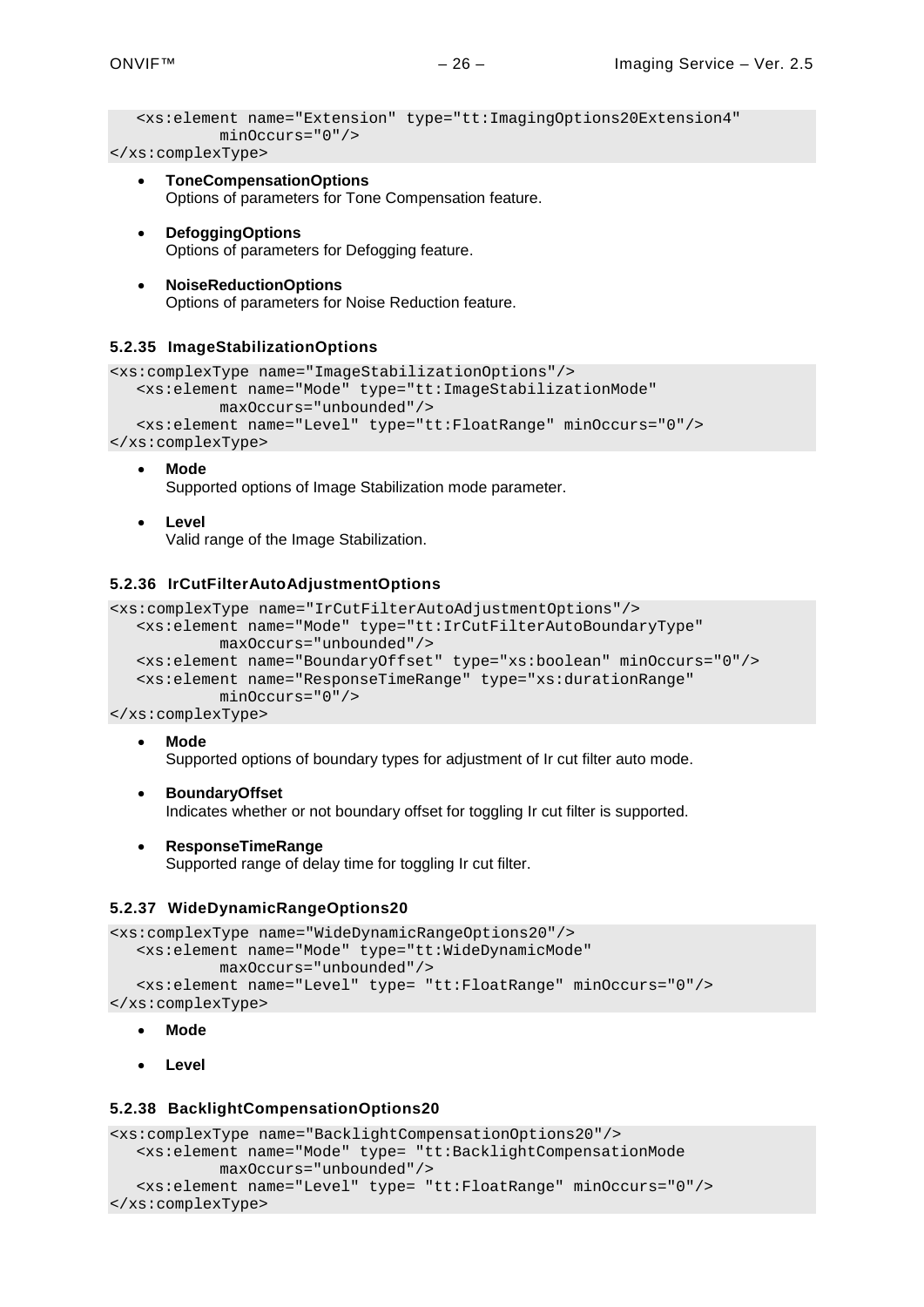- **Mode** 'ON' or 'OFF'
- **Level** Level range of BacklightCompensation.

## <span id="page-26-0"></span>**5.2.39 ExposureOptions20**

```
<xs:complexType name="ExposureOptions20"/>
  <xs:element name="Mode" type="tt:ExposureMode" maxOccurs="unbounded"/>
  <xs:element name="Priority" type="tt:ExposurePriority" minOccurs="0" 
           maxOccurs="unbounded"/>
  <xs:element name="MinExposureTime" type= "tt:FloatRange" minOccurs="0"/>
  <xs:element name="MaxExposureTime" type= "tt:FloatRange" minOccurs="0"/>
  <xs:element name="MinGain" type= "tt:FloatRange" minOccurs="0"/>
  <xs:element name="MaxGain" type= "tt:FloatRange" minOccurs="0"/>
  <xs:element name="MinIris" type= "tt:FloatRange" minOccurs="0"/>
  <xs:element name="MaxIris" type= "tt:FloatRange" minOccurs="0"/>
  <xs:element name="ExposureTime" type= "tt:FloatRange" minOccurs="0"/>
  <xs:element name="Gain" type= "tt:FloatRange" minOccurs="0"/>
  <xs:element name="Iris" type= "tt:FloatRange" minOccurs="0"/>
</xs:complexType>
```
• **Mode**

Exposure Mode

- Auto Enabled the exposure algorithm on the device.
- Manual Disabled exposure algorithm on the device.
- **Priority** The exposure priority mode (low noise/framerate).
- **MinExposureTime** Valid range of the Minimum ExposureTime.
- **MaxExposureTime** Valid range of the Maximum ExposureTime.
- **MinGain** Valid range of the Minimum Gain.
- **MaxGain** Valid range of the Maximum Gain.
- **MinIris** Valid range of the Minimum Iris.
- **MaxIris** Valid range of the Maximum Iris.
- **ExposureTime** Valid range of the ExposureTime.
- **Gain** Valid range of the Gain.
- **Iris** Valid range of the Iris.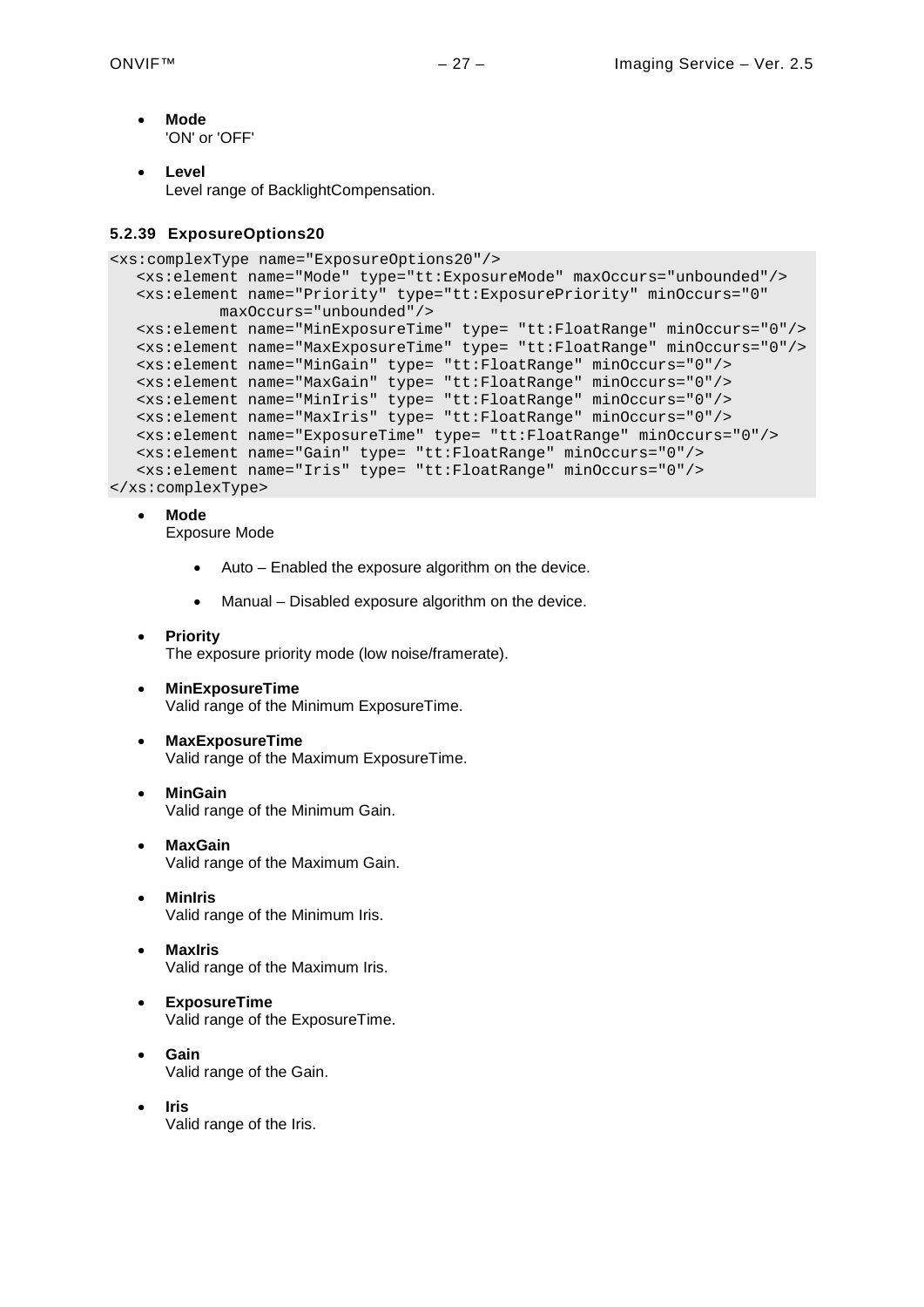## <span id="page-27-0"></span>**5.2.40 ImageStabilizationOptions**

```
<xs:complexType name="ImageStabilizationOptions"/>
  <xs:element name="Mode" type="tt:ImageStabilizationMode" 
            maxOccurs="unbounded"/>
  <xs:element name="Level" type="tt:FloatRange" minOccurs="0"/>
</xs:complexType>
```
#### • **Mode**

Supported options of Image Stabilization mode parameter.

• **Level**

Valid range of the Image Stabilization.

## <span id="page-27-1"></span>**5.2.41 MoveOptions20**

```
<xs:complexType name="MoveOptions20"/>
  <xs:element name="Absolute" type= "tt:AbsoluteFocusOptions
           minOccurs="0"/>
  <xs:element name="Relative" type= "tt:RelativeFocusOptions20
           minOccurs="0"/>
  <xs:element name="Continuous" type= "tt:ContinuousFocusOptions
           minOccurs="0"/>
```
</xs:complexType>

- **Absolute** Valid ranges for the absolute control.
- **Relative** Valid ranges for the relative control.
- **Continuous** Valid ranges for the continuous control.

## <span id="page-27-2"></span>**5.2.42 RelativeFocusOptions20**

```
<xs:complexType name="RelativeFocusOptions20"/>
  <xs:element name="Distance" type= "tt:FloatRange"/>
   <xs:element name="Speed" type= "tt:FloatRange"minOccurs="0"/>
</xs:complexType>
```
- **Distance** Valid ranges of the distance.
- **Speed** Valid ranges of the speed.

## <span id="page-27-3"></span>**5.2.43 WhiteBalance20**

```
<xs:complexType name="WhiteBalance20"/>
  <xs:element name="Mode" type="tt:WhiteBalanceMode"/>
  <xs:element name="CrGain" type="xs:float" minOccurs="0"/>
  <xs:element name="CbGain" type="xs:float" minOccurs="0"/>
</xs:complexType>
```
- **Mode** 'AUTO' or 'MANUAL'
- **CrGain** Rgain (unitless).
- **CbGain** Bgain (unitless).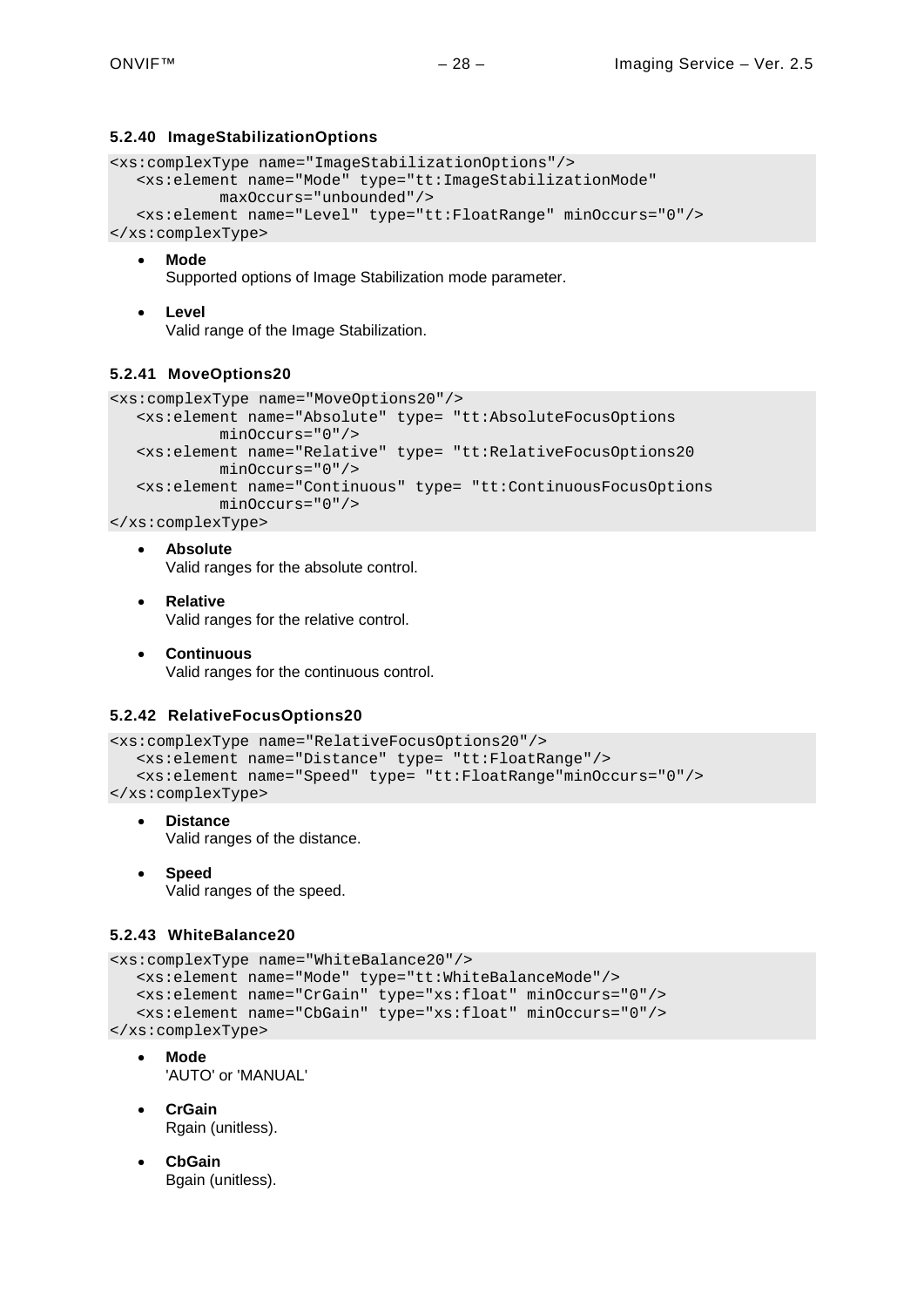#### <span id="page-28-0"></span>**5.2.44 FocusConfiguration20**

```
<xs:complexType name="FocusConfiguration20"/>
  <xs:element name="AutoFocusMode" type="tt:AutoFocusMode"/>
  <xs:element name="DefaultSpeed" type="xs:float" minOccurs="0"/>
  <xs:element name="NearLimit" type="xs:float" minOccurs="0"/>
  <xs:element name="FarLimit" type="xs:float" minOccurs="0"/>
</xs:complexType>
```
• **AutoFocusMode**

Mode of auto fucus.

- AUTO
- MANUAL
- **DefaultSpeed**

#### • **NearLimit**

Parameter to set autofocus near limit (unit: meter).

• **FarLimit**

Parameter to set autofocus far limit (unit: meter).

## <span id="page-28-1"></span>**5.2.45 WhiteBalanceOptions20**

```
<xs:complexType name="WhiteBalanceOptions20"/>
  <xs:element name="Mode" type="tt:WhiteBalanceMode" 
           maxOccurs="unbounded"/>
  <xs:element name="YrGain" type= "tt:FloatRange" minOccurs="0"/>
   <xs:element name="YbGain" type= "tt:FloatRange" minOccurs="0"/>
</xs:complexType>
```
• **Mode**

Mode of WhiteBalance.

- AUTO
- MANUAL
- **YrGain**
- **YbGain**

#### <span id="page-28-2"></span>**5.2.46 FocusOptions20**

```
<xs:complexType name="FocusOptions20"/>
  <xs:element name="AutoFocusModes" type="tt:AutoFocusMode" minOccurs="0" 
           maxOccurs="unbounded"/>
  <xs:element name="DefaultSpeed" type= "tt:FloatRange" minOccurs="0"/>
  <xs:element name="NearLimit" type= "tt:FloatRange" minOccurs="0"/>
  <xs:element name="FarLimit" type= "tt:FloatRange" minOccurs="0"/>
</xs:complexType>
```
• **AutoFocusModes**

Mode of Auto Focus.

- AUTO
- MANUAL
- **DefaultSpeed** Valid range of DefaultSpeed.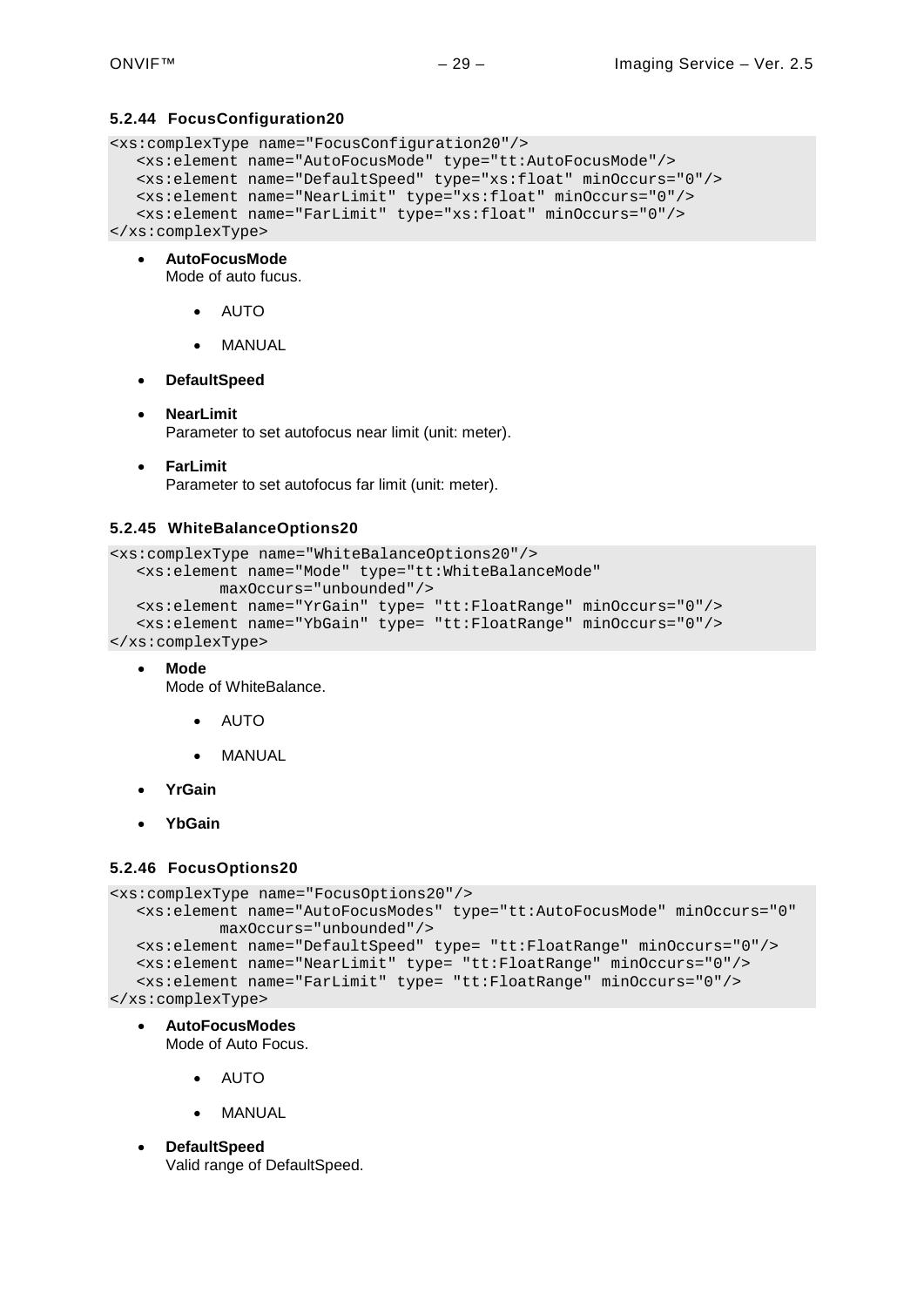- **NearLimit** Valid range of NearLimit.
- **FarLimit** Valid range of FarLimit.

## <span id="page-29-0"></span>**5.2.47 ToneCompensationOptions**

```
<xs:complexType name="ToneCompensationOptions">
  <xs:element name="Mode" type="xs:string" maxOccurs="unbounded"/>
   <xs:element name="Level" type="xs:boolean"/>
</xs:complexType>
```
• **Mode**

Supported options for Tone Compensation mode. Its options shall be chosen from tt:ToneCompensationMode Type.

• **Level** Indicates whether or not Level parameter for Tone Compensation is supported.

## <span id="page-29-1"></span>**5.2.48 DefoggingOptions**

```
<xs:complexType name="DefoggingOptions">
   <xs:element name="Mode" type="xs:string" maxOccurs="unbounded"/>
   <xs:element name="Level" type="xs:boolean">
</xs:complexType>
```
## • **Mode**

Supported options for Defogging mode. Its options shall be chosen from tt:DefoggingMode Type.

## • **Level**

Indicates whether or not Level parameter for Defogging is supported.

## <span id="page-29-2"></span>**5.2.49 NoiseReductionOptions**

```
<xs:complexType name="NoiseReductionOptions">
  <xs:element name="Level" type="xs:boolean"/>
</xs:complexType>
```
• **Level** Indicates whether or not Level parameter for Noise Reduction is supported.

## <span id="page-29-3"></span>**5.3 Events**

The Message structure of these events is given by the following Message Description:

```
<tt:MessageDescription IsProperty="true">
  <tt:Source>
    <tt:SimpleItemDescription Name="Source" Type="tt:ReferenceToken"/>
   </tt:Source>
  <tt:Data>
     <tt:SimpleItemDescription Name="State" Type="xs:boolean"/>
   </tt:Data>
</tt:MessageDescription>
```
The SourceToken points to the source the image is coming from. This is in case of the Analytics or Image Service a VideoSource token and in case of the Recording Service the Recording job token.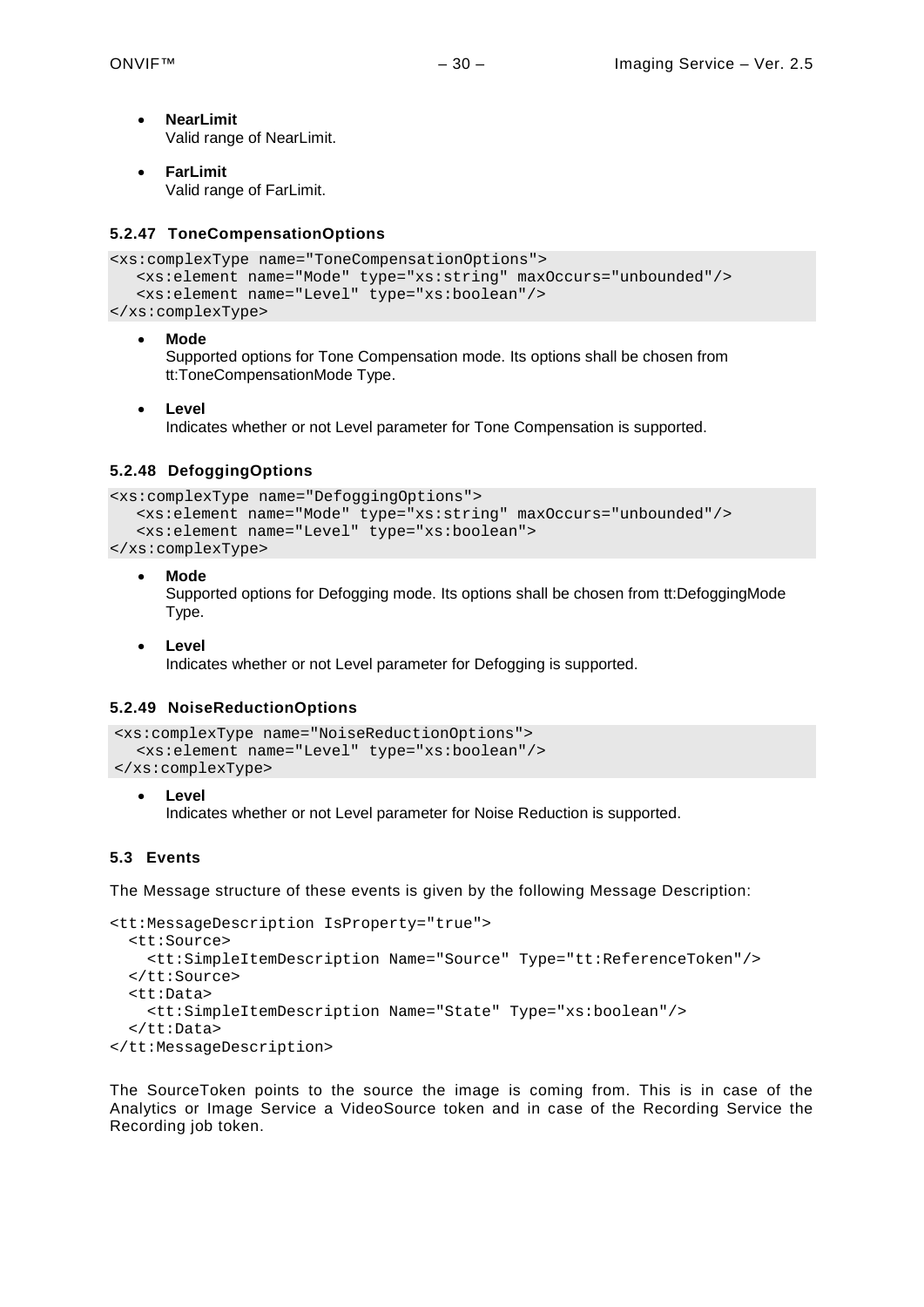#### <span id="page-30-0"></span>**5.3.1 Tampering**

For Video Sources, Tamper Alarm situations are defined which indicate that the video camera is blended, covered, moved, or unplugged.

The tampering could be detected be different services (e.g by the Imaging Service or the Analytics Service). Some clients may want to get the information which service detected the event. Therefore the topic is used to give this additional information. The following three services are defined as source, a device MAY add additional ones if necessary.

## **5.3.1.1 ImageTooBlurry**

When a camera is out-of-focus, such that important details are lost, the device should use the ImageTooBlurry notification in order to notify a client about the possible tampering if the device supports this feature.

```
tns1:VideoSource/ImageTooBlurry/AnalyticsService
```

```
tns1:VideoSource/ImageTooBlurry/ImagingService
```

```
tns1:VideoSource/ImageTooBlurry/RecordingService
```
#### **5.3.1.2 ImageTooDark**

When a camera is covered, such that the corresponding video signal becomes mostly black, the device should use the ImageTooDark notification in order to notify a client about the possible tampering if the device supports this feature.

tns1:VideoSource/ImageTooDark/AnalyticsService

```
tns1:VideoSource/ImageTooDark/ImagingService
```

```
tns1:VideoSource/ImageTooDark/RecordingService
```
## **5.3.1.3 ImageTooBright**

When a camera is blended, such that the corresponding video signal becomes mostly white, the device should use the ImageTooBright notification in order to notify a client about the possible tampering if the device supports this feature.

tns1:VideoSource/ImageTooBright/AnalyticsService

```
tns1:VideoSource/ImageTooBright/ImagingService
```

```
tns1:VideoSource/ImageTooBright/RecordingService
```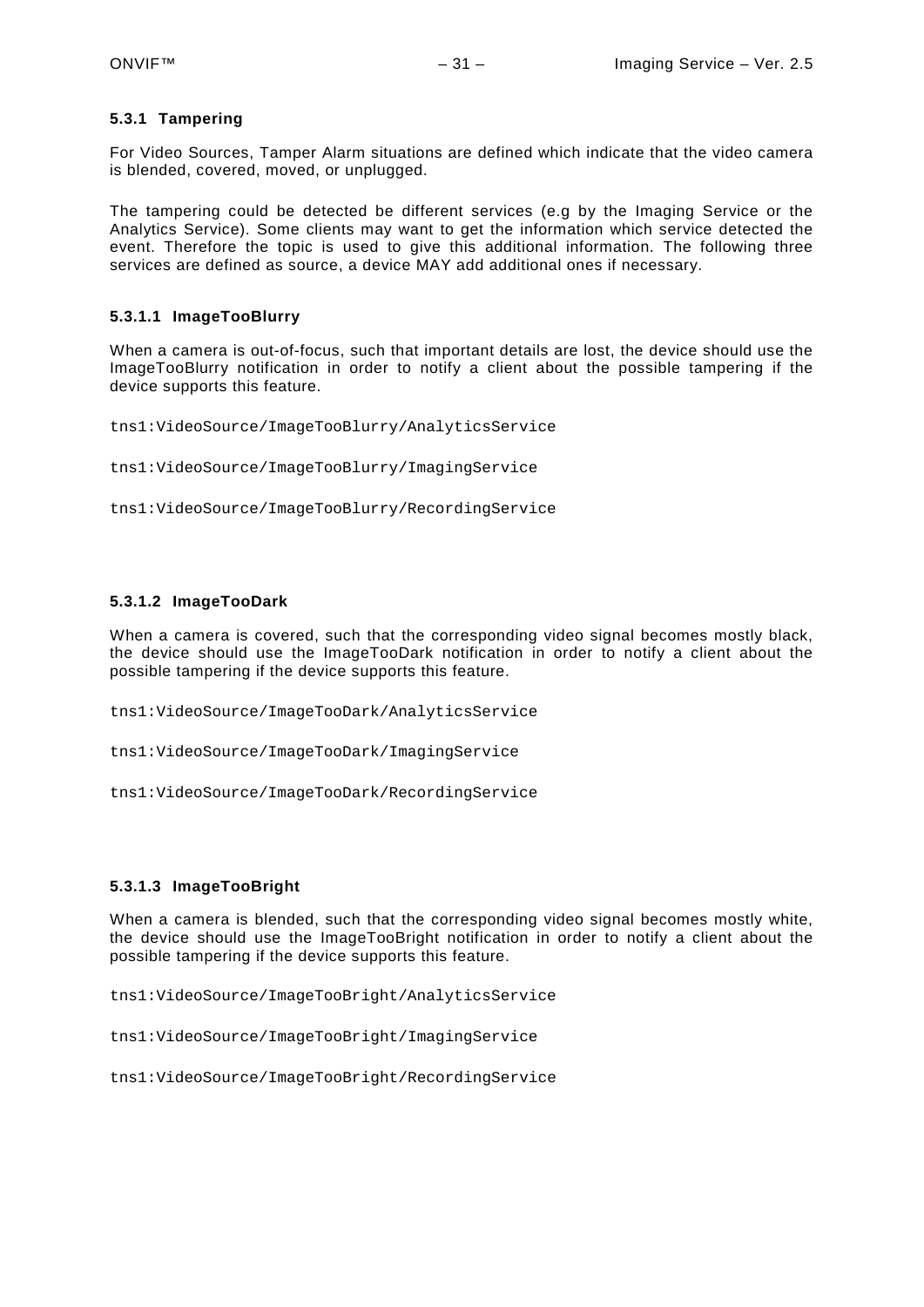## **5.3.1.4 GlobalSceneChange**

When a large portion of the video content changes, the cause can be tamper actions like camera movement or coverage. If this feature is supported by the device it should notify the client using the following event:

tns1:VideoSource/GlobalSceneChange/AnalyticsService

tns1:VideoSource/GlobalSceneChange/ImagingService

tns1:VideoSource/GlobalSceneChange/RecordingService

## **5.3.1.5 SignalLoss**

For devices having an analog input source, cutting the analog line between device and camera is a possible tampering which results in Video Loss. A device that supports this feature shouldprovide the following event:

tns1:VideoSource/SignalLoss

#### <span id="page-31-0"></span>**5.3.2 MotionAlarm**

When a device detects motion (e.g by an Analytics Service) it can inform a client using this event. This event is a basic motion alarm event that should be supported by all devices that support motion detection. If a device has a more complex algorithm running it is free to provide a vendor specific motion alarm event. If the device supports motion detection it should provide the following event.

tns1:VideoSource/MotionAlarm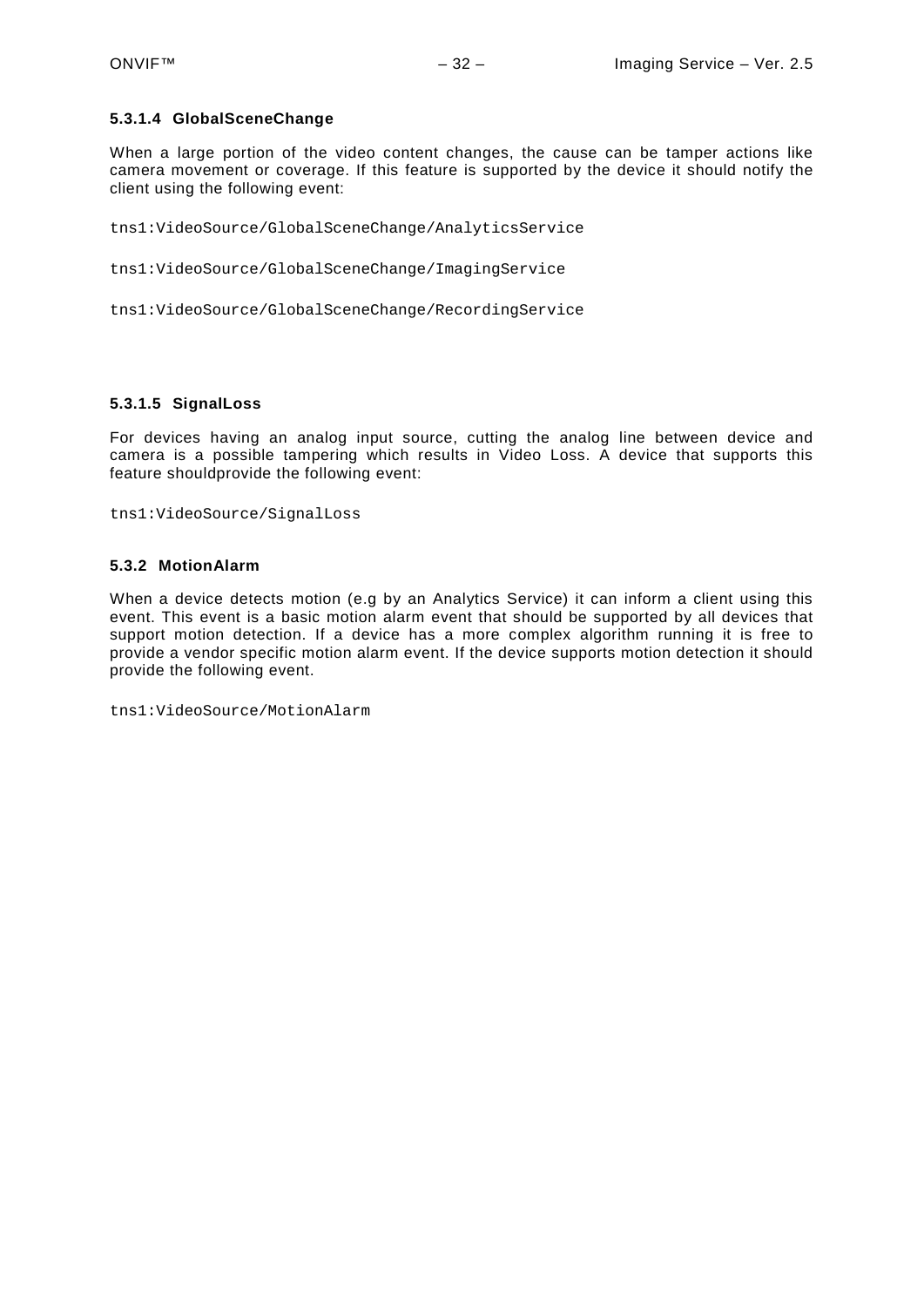## <span id="page-32-0"></span>**5.4 Service specific fault codes**

[Table 9](#page-32-1) lists the imaging service specific fault codes. In addition each command can also generate a generic fault.

The specific faults are defined as subcode of a generic fault. The parent generic subcode is the *subcode* at the top of each row below and the specific fault *subcode* is at the bottom of the cell.

<span id="page-32-1"></span>

| <b>Fault Code</b> | <b>Parent Subcode</b><br>Subcode                 | <b>Fault Reason</b>                                 | <b>Description</b>                                                 |
|-------------------|--------------------------------------------------|-----------------------------------------------------|--------------------------------------------------------------------|
| env:Receiver      | ter:ActionNotSupported<br>ter:NolmagingForSource | VideoSource does<br>not support imaging<br>settings | The requested VideoSource<br>does not support imaging<br>settings. |
| env:Sender        | ter:InvalidArgVal<br>ter:SettingsInvalid         | Invalid configuration                               | The requested settings are<br>incorrect.                           |
| env:Sender        | ter:InvalidArgVal<br>ter:NoSource                | Video source does<br>not exist                      | The requested VideoSource<br>does not exist.                       |

## **Table 10: Imaging specific fault codes**